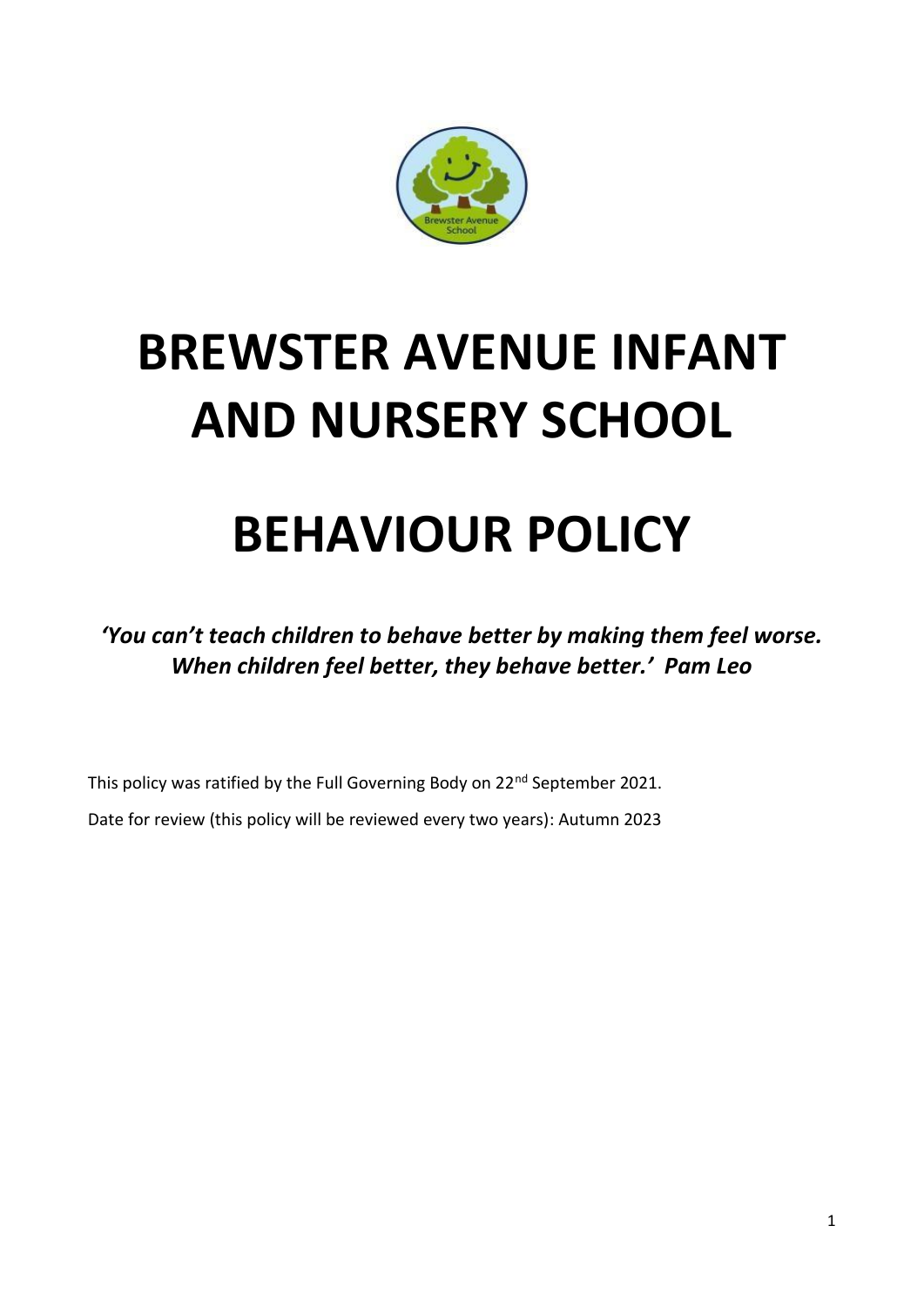It is a primary aim of our school that every member of the school community feels valued and respected, and that each person is treated fairly and well. We are a caring community, whose values are built on mutual trust and respect for all. The school takes a therapeutic approach to behaviour and this policy is designed to support the way in which all members of the school can live and work together in a supportive way. It aims to promote an environment in which everyone feels happy, safe and secure.



#### **Contents**

#### **Appendices:**

- 1. Risk and Protective Factors
- 2. Roots and Fruits Example
- 3. Consciuous and Subconscious Behaviour Analysis Checklists (exemplified)
- 4. Risk Assessment and Plan
- 5. Ride the Wave
- 6. Behaviour Flow-Chart
- 7. Anxiety Mapping
- 8. Predict and Prevent Chart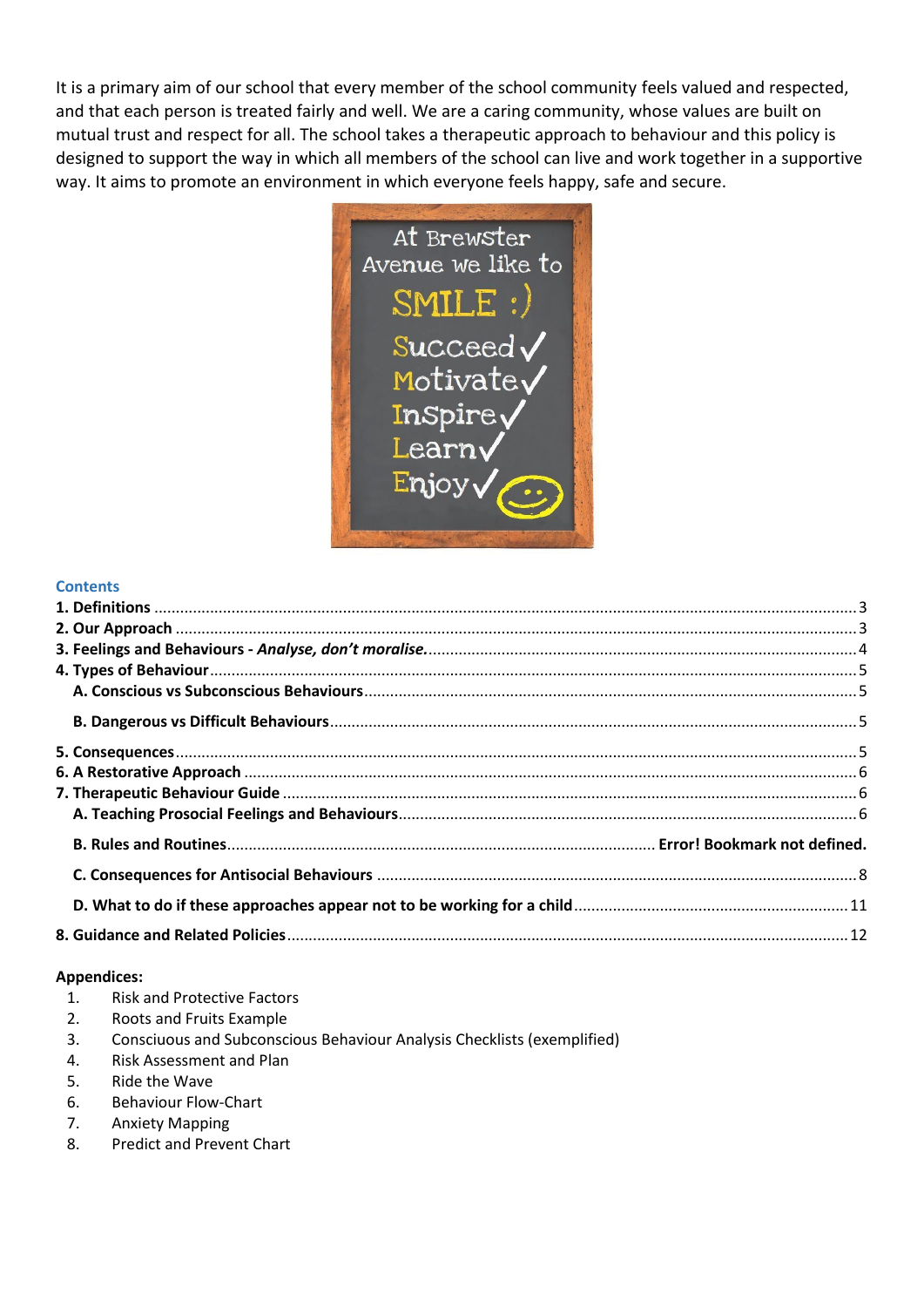# <span id="page-2-0"></span>**1. Definitions**

| <b>Behaviour:</b>  | The way in which one acts or conducts oneself, or responds to a particular situation or stimulus,<br>especially towards others                                           |
|--------------------|--------------------------------------------------------------------------------------------------------------------------------------------------------------------------|
| <b>Prosocial:</b>  | Feelings and behaviours that are positive, helpful and of benefit to the individual and to other<br>people and society                                                   |
| Antisocial:        | Feelings and behaviours that are to the detriment of the individual, the community or to the<br>environment                                                              |
| Unsocial:          | Not making an effort to behave sociably, or even in line with instructions, but not to the detriment<br>of others                                                        |
| <b>Resilience:</b> | Having enough prosocial feelings to counter those antisocial ones, to allow an individual to cope and<br>thrive                                                          |
| Therapeutic:       | Promoting and supporting prosocial experiences and feelings                                                                                                              |
| Dynamic:           | The interactions of everyone grouped together and affected by a particular individual, institution or<br>situation                                                       |
| Discipline:        | To train oneself to do something in a controlled and habitual way. Discipline can be external<br>(controlled through rules and structures) or internal (self-regulation) |

# <span id="page-2-1"></span>**2. Our Approach**

At Brewster Avenue, we want all of our children to develop the ability to self-regulate their feelings and thus behaviours. As children mature, they may require the scaffolding and modelling of successful regulatory behaviours from those around them. Within this approach, children are to be listened to, treated with respect and with consideration for their social, emotional and mental health needs.

The vast majority of children (termed 'safe learners') will be supported by this inclusive policy; however, some children will need individualised plans. Children who have encountered Adverse Childhood Experiences (ACEs), may require more protective and educational approaches to bring equity and to further their resillience in the face of challenges.

*See Appendix 1: Risk Factors and Protective Factors.*

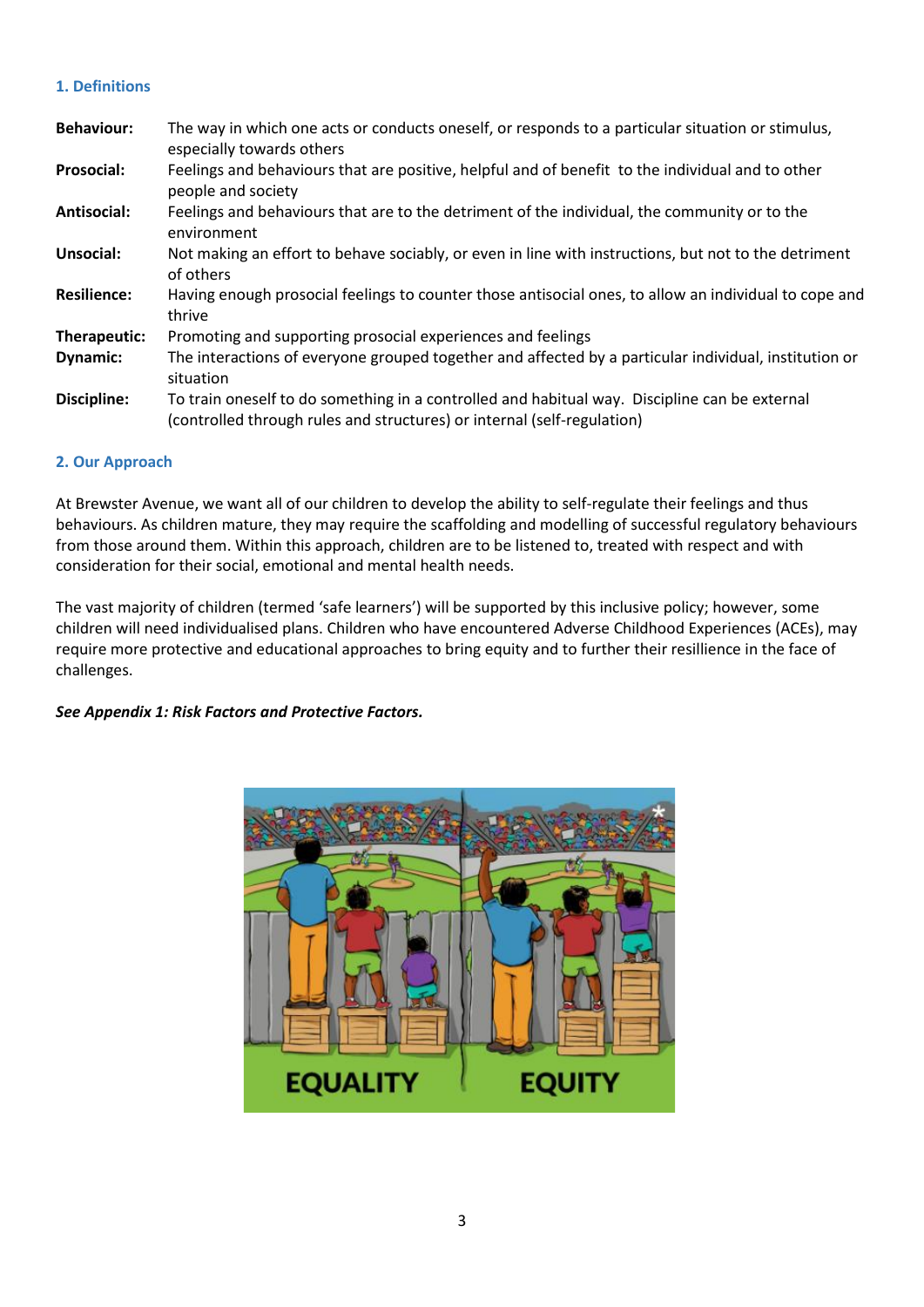# <span id="page-3-0"></span>**3. Feelings and Behaviours -** *Analyse, don't moralise.*

Feelings can be internalised or externalised, and expressed through the language of behaviour. We must take time to understand this form of communication.

# **Prosocial feelings come through needs being met:**



In order to understand the interdependence of experiences, feelings and behaviours, we use the **Roots and Fruits Model (see Appendix 2).**

Through the development of positive relationships, within a secure school environment, prosocial feelings can be fostered and behaviours taught. These feelings, such as safety, warmth and being valued, can be consolidated through planned experiences and interactions. Similarly, antisocial feelings, such as anxiety and fear, can be allayed(See section 7B).

Most children are fortunate and their life experiences will have brought enough prosocial feelings to be resilient in the face of change or challenge. Some may have these positive feelings in abundance. Others are less fortunate and may be experiencing many antisocial feelings, perhaps from ACEs; this can prevent them from accessing prosocial feelings with any reliablity, or at all. The former (the majority) will not need overburdensome rules and protocols; the latter may need personalised support, to encourage prosocial and to diminish antisocial feelings. Though it should be noted that, in certain cirmunstances, we may only be able to prevent these antisocial feelings from worsening.

Supporting a child who has experienced ACEs or is overwhelmed by antisocial feelings is not easy and takes time and trust. The child may feel ironically and wrongly secure in such a negative but familiar place. Indeed, stressful situations and setbacks may lead to a child reverting to their default position of antisocial feelings and behaviours, even though they are, in fact, moving slowly in a more positive direction. Improvements, however small, must be quickly and positively acknowledged(see section 7B).

Unsocial feelings and behaviours tend not to bring harm or disruption to others, but can lead to disengagement and antisocial feelings within the child. Sensitive observation and personalised learning approaches can help this child to build up prosocial behaviours. This should be done with empathy, not judgement and social learning situations should not be forced.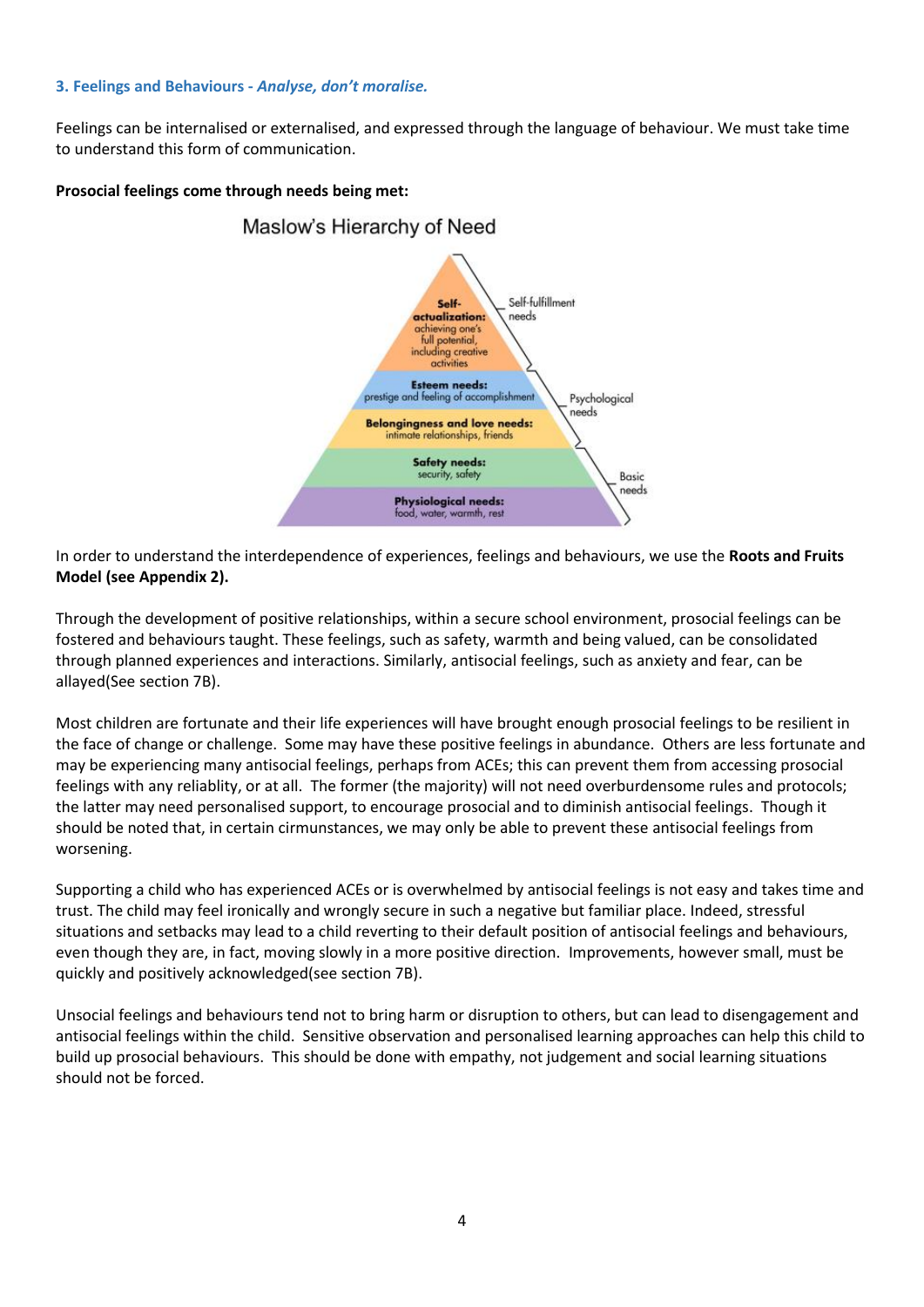### <span id="page-4-0"></span>**4. Types of Behaviour**

#### <span id="page-4-1"></span>**A. Conscious vs Subconscious Behaviours**

**Conscious behaviour** is when a child is unwilling to moderate or self-regulate. This child needs help to learn that prosocial behaviours will bring better outcomes.

**Subconscious Behaviour** is when a child cannot moderate or self-regulate (for example, with sensory overload). This behaviour is a sign of a failure to cope with an overwhelming feeling, such as frustration, anxiety or excitement. Prosocial subconscious behaviour can be eased with a smile or emotional feedback, bring them back to the conscious. Antisocial subconscious behaviour requires understanding, careful observation of the circumstances and support, so they can develop coping strategies and manage triggers, such as noise or changes or routine. This might be through resource provision, agreed recovery time and adult / family support etc

Of course, behaviour can stem from both conscious and subconscious elements. For example, bullying may be consciously planned, but underpinned by low self-esteem and feelings generated by ACEs.

**Consciuous and Subconscious Behaviour Analysis Checklists** (**see Appendix 3**) should be completed when unpicking antisocial behaviours.

#### <span id="page-4-2"></span>**B. Dangerous vs Difficult Behaviours**

**Dangerous:** antisocial behaviour that will imminently result in injury to self or others; damage to property or behaviour that would be considered criminal if that person was of an age of criminal responsibility, such as racist abuse. Such behaviour, if tolerated on a regular basis, can lead to harrassment, alarm and distress in others.

**Difficult:** antisocial behaviour, but not dangerous

By far, the majority of antisocial behaviour is difficult rather than dangerous.

To consider whether a behaviour is dangerous, and for planning strategies to support this, a **Risk Assessment and Plan** should be completed **(see Appendix 4).**

#### <span id="page-4-3"></span>**5. Consequences**

To create change, we need to understand, not simply suppress, behaviours. Antisocial behaviours may not be excusable, but can often be explained. There must be no sense of hopelessness and inevitable failure.

Consequences, rather than sanctions, must directly relate to the antisocial behaviour. For example, if the child disrupts learning in his or her maths lesson, then there is a loss of free time to make up the maths learning lost; antisocial behaviour playing football results in loss of freedom to play football until that freedom can be confidently returned.

With difficult behaviour, freedoms may be removed temporily, while a child is given support to learn and rehearse how to regain the freedoms.

Plans to assist with the development of prosocial feelings and behaviours within the child may need to be adapted and revised depending on the individual's successes and set backs- this is part of the process. For the plan to be successful, there needs to be certainty that the loss of freedoms will happen as a consequence, but that there can be an 'education stage', which leads to their return. **Educational consequences** may include: completing the task; rehearsing a scenario; assisting with repairs; steps to support the learning missed; research.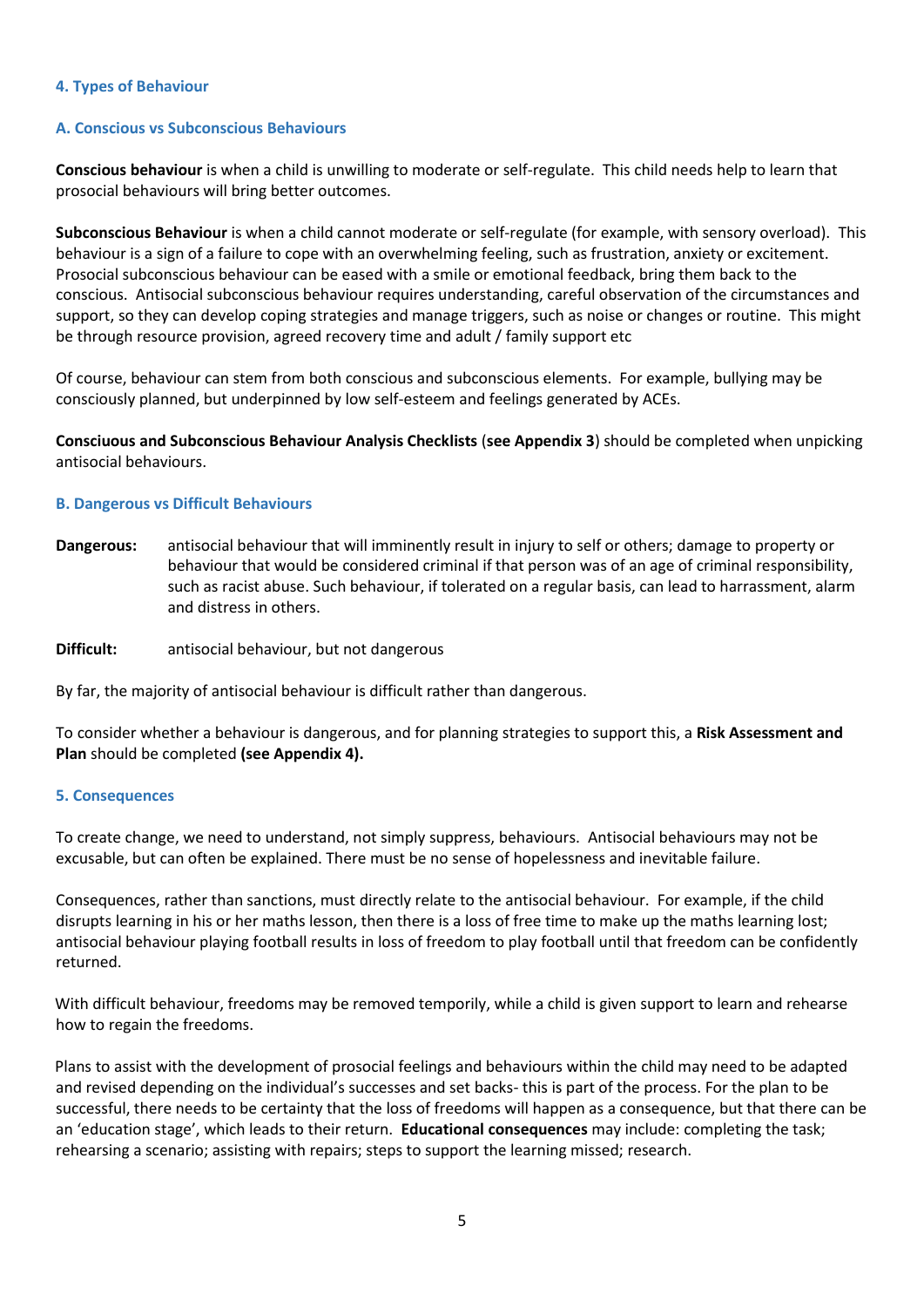Truly dangerous behaviour needs a different approach. It cannot be tolerated; the safety of the child and other children and adults is paramount. **Protective consequences** of the removal of freedoms must be put in place to manage harm proactively and/or preventatively. During this time, a plan must be drawn up to limit the risk, for example, through changing staffing or staffing ratios; limiting access to outside, triggering or freer spaces; escorted movement or differentiated teaching spaces. Alongside this, learning must happen, to allow the child to work towards freedoms being returned.

# <span id="page-5-0"></span>**6. A Restorative Approach**

Conversations and exploration will help to bring positive change. This can be between the involved parties and facilitated by an adult. **Time should be allowed, if there is a conflict or incident, for the child to reflect, repair and restore, following these steps.**

| <b>Step</b>                                         | <b>Questions</b>                                                  |
|-----------------------------------------------------|-------------------------------------------------------------------|
| Focus on the harm that has been done.               | What happened? Tell the story.<br>$\bullet$                       |
|                                                     | Who has been affected and how?<br>$\bullet$                       |
| Consider how the harm can be repaired               | How can we make this better and put right the harm<br>$\bullet$   |
|                                                     | done? make this better for you / John?                            |
|                                                     | What would you like to happen next?<br>$\bullet$                  |
| Look at the experiences, feelings and needs of      | What were the people involved thinking and feeling at<br>٠        |
| those involved.                                     | the time?                                                         |
| Plan to ensure conflict is less likely to happen in | What have we learnt so as to make a different choice<br>$\bullet$ |
| the future.                                         | next time?                                                        |
|                                                     | What do you think needs to happen to make things<br>$\bullet$     |
|                                                     | feel alright again?                                               |
|                                                     | How can we make it okay for you to be in that                     |
|                                                     | situation again?                                                  |

Additional differentiated approaches such as social stories, role-play, circle times and emotion coaching may also be appropriate.

# <span id="page-5-1"></span>**7. Therapeutic Behaviour Guide**

**All members of staff:**

- **Must follow the policy consistently.**
- **Know how to promote prosocial behaviour and manage antisocial, difficult or dangerous behaviour**
- **Have an understanding of what the behaviours might be communicating.**
- **Focus on de-escalation and preventative strategies rather than focusing solely on reactive strategies.**
- **Record behaviour incidents on CPOMS and through the analysis and planning sheets, factually with clear descriptions, times, severity etc.**

| What to do:                |                                                                                          | For Example:                                                                                                                                                                         |
|----------------------------|------------------------------------------------------------------------------------------|--------------------------------------------------------------------------------------------------------------------------------------------------------------------------------------|
| <b>Build relationships</b> | Listen and show that<br>you care about the child<br>as a learner and as an<br>individual | • Notice changes and remember points of discussion<br>• Know the child so that you can prevent anti-social experiences<br>through predicting, preempting and helping them to remedy. |
| Be a role model            | Be present, reliable and<br>engaged, showing<br>yourself to be a learner                 | • Verbalise when you are questioning and learning<br>• Embrace failures as learning opportunities                                                                                    |

### <span id="page-5-2"></span>**A. Teaching Prosocial Feelings and Behaviours**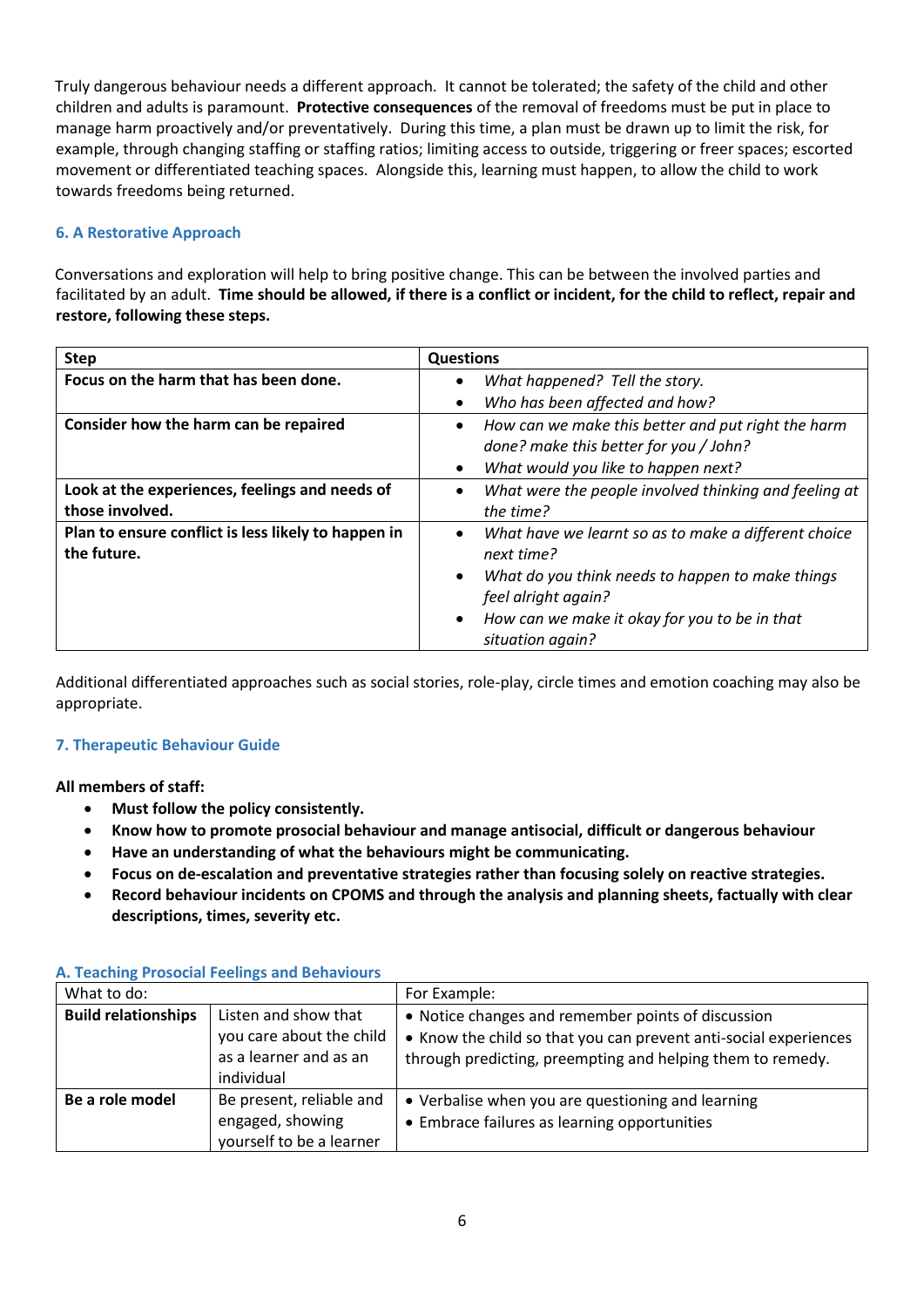| feelings and<br>discussions, routines<br>• SMILE at the children<br>behaviours<br>and rituals that show<br>• Use discrete and personalied praise and reminders<br>safety, respect and<br>• Circle times / SMILE stickers and cards/ class discussions<br>value for all.<br>Stay consistent,<br>Follow the rules in the<br>• Make clear the rules and enforce them accordingly.<br>following routines<br>policy, so that the child<br>• Remind whole class, when needed<br>and scripts<br>knows what will<br>· Give personalised reminders (e.g. personalised nonverbal<br>happen.<br>signals such as, a thumbs up)<br>Negative phrasing: Calm down. Stop being silly. Be good. Stop<br>Avoid empowering the<br>Use positive and<br>empowering<br>antisocial behaviour by<br>running. Don't talk to me like that. Don't throw that pencil<br>phrasing<br>Confrontational demands: Get in here now! Get out! Give it to<br>using:<br>me now!<br>No choice or open choice: What do you want to do? Would you<br>like to go inside? Please.<br>A raised voice<br>Engage language to<br>Postive phrasing: Stand next to me. Walk in the corridor. Stay<br>foster prosocial<br>seated in your chair. Put that pencil on the table. Thank you.<br>behaviours<br>Limited choice: Where shall we talk, here or in the library? Put<br>the pencil in the box or on the table. Would you like to learn in<br>the construction or creative areas? Are you going to sit on your<br>own or with the group? Are you starting your work with words or<br>pictures?<br>Take the heat out of it: You can listen from there. Come and find<br>Disempower the<br>antisocial behaviour<br>me when you come back. We will carry on and you can join us<br>when you are ready.<br>Prosocial feedback<br>Reward, feedback<br>• A smile or positive acknowledgement can be all that is needed<br>and recognise<br>for a child with a strong bank of prosocial feelings.<br>sympathetically<br>• Give praise, reminders or feedback in a considerate way that<br>and promptly<br>are meaningfully close to the event<br>• If celebrations are made for an individual, check in with them<br>first to see if they are happy to have attention brought upon<br>them<br>• Award SMILE cards to individual children at any point in the<br>day<br>Public feedback<br>• A personal word can often be more effective than loud<br>comment or public acknowledgement<br>$\bullet$ Be considerate with public praise or admonishments - what<br>effect is it having on the individual and the dynamic?<br>Antisocial behaviour<br>De-escalating scripts: NAME, I can see something has happened.<br>feedback<br>I am here to help. NAME, I wonder if you are feeling a bit Talk<br>and I will listen. Come with me and<br>Ride the wave (see Appendix 5). Just at the point of de-<br>escalation (e.g. when the child begins to comply), catch them<br>getting one thing right and give positive feedback immediately<br><b>Offer comfort and</b><br>Use body language that<br>• Keep a good distance - arm-width away at least<br>forgivenss when<br>deescalates<br>• Stand to the side of the child<br>things go wrong<br>• Don't stand directly in front, blocking their path<br>• Manage height difference, don't appear overbearing | Plan for proscocial | Plan in experiences, | • Greet at the door             |
|--------------------------------------------------------------------------------------------------------------------------------------------------------------------------------------------------------------------------------------------------------------------------------------------------------------------------------------------------------------------------------------------------------------------------------------------------------------------------------------------------------------------------------------------------------------------------------------------------------------------------------------------------------------------------------------------------------------------------------------------------------------------------------------------------------------------------------------------------------------------------------------------------------------------------------------------------------------------------------------------------------------------------------------------------------------------------------------------------------------------------------------------------------------------------------------------------------------------------------------------------------------------------------------------------------------------------------------------------------------------------------------------------------------------------------------------------------------------------------------------------------------------------------------------------------------------------------------------------------------------------------------------------------------------------------------------------------------------------------------------------------------------------------------------------------------------------------------------------------------------------------------------------------------------------------------------------------------------------------------------------------------------------------------------------------------------------------------------------------------------------------------------------------------------------------------------------------------------------------------------------------------------------------------------------------------------------------------------------------------------------------------------------------------------------------------------------------------------------------------------------------------------------------------------------------------------------------------------------------------------------------------------------------------------------------------------------------------------------------------------------------------------------------------------------------------------------------------------------------------------------------------------------------------------------------------------------------------------------------------------------------------------------------------------------------------------------------------------------------------------------------------------------------------------------------------------------------------------------------------------------------------------------------------------------------|---------------------|----------------------|---------------------------------|
|                                                                                                                                                                                                                                                                                                                                                                                                                                                                                                                                                                                                                                                                                                                                                                                                                                                                                                                                                                                                                                                                                                                                                                                                                                                                                                                                                                                                                                                                                                                                                                                                                                                                                                                                                                                                                                                                                                                                                                                                                                                                                                                                                                                                                                                                                                                                                                                                                                                                                                                                                                                                                                                                                                                                                                                                                                                                                                                                                                                                                                                                                                                                                                                                                                                                                                        |                     |                      |                                 |
|                                                                                                                                                                                                                                                                                                                                                                                                                                                                                                                                                                                                                                                                                                                                                                                                                                                                                                                                                                                                                                                                                                                                                                                                                                                                                                                                                                                                                                                                                                                                                                                                                                                                                                                                                                                                                                                                                                                                                                                                                                                                                                                                                                                                                                                                                                                                                                                                                                                                                                                                                                                                                                                                                                                                                                                                                                                                                                                                                                                                                                                                                                                                                                                                                                                                                                        |                     |                      |                                 |
|                                                                                                                                                                                                                                                                                                                                                                                                                                                                                                                                                                                                                                                                                                                                                                                                                                                                                                                                                                                                                                                                                                                                                                                                                                                                                                                                                                                                                                                                                                                                                                                                                                                                                                                                                                                                                                                                                                                                                                                                                                                                                                                                                                                                                                                                                                                                                                                                                                                                                                                                                                                                                                                                                                                                                                                                                                                                                                                                                                                                                                                                                                                                                                                                                                                                                                        |                     |                      |                                 |
|                                                                                                                                                                                                                                                                                                                                                                                                                                                                                                                                                                                                                                                                                                                                                                                                                                                                                                                                                                                                                                                                                                                                                                                                                                                                                                                                                                                                                                                                                                                                                                                                                                                                                                                                                                                                                                                                                                                                                                                                                                                                                                                                                                                                                                                                                                                                                                                                                                                                                                                                                                                                                                                                                                                                                                                                                                                                                                                                                                                                                                                                                                                                                                                                                                                                                                        |                     |                      |                                 |
|                                                                                                                                                                                                                                                                                                                                                                                                                                                                                                                                                                                                                                                                                                                                                                                                                                                                                                                                                                                                                                                                                                                                                                                                                                                                                                                                                                                                                                                                                                                                                                                                                                                                                                                                                                                                                                                                                                                                                                                                                                                                                                                                                                                                                                                                                                                                                                                                                                                                                                                                                                                                                                                                                                                                                                                                                                                                                                                                                                                                                                                                                                                                                                                                                                                                                                        |                     |                      |                                 |
|                                                                                                                                                                                                                                                                                                                                                                                                                                                                                                                                                                                                                                                                                                                                                                                                                                                                                                                                                                                                                                                                                                                                                                                                                                                                                                                                                                                                                                                                                                                                                                                                                                                                                                                                                                                                                                                                                                                                                                                                                                                                                                                                                                                                                                                                                                                                                                                                                                                                                                                                                                                                                                                                                                                                                                                                                                                                                                                                                                                                                                                                                                                                                                                                                                                                                                        |                     |                      |                                 |
|                                                                                                                                                                                                                                                                                                                                                                                                                                                                                                                                                                                                                                                                                                                                                                                                                                                                                                                                                                                                                                                                                                                                                                                                                                                                                                                                                                                                                                                                                                                                                                                                                                                                                                                                                                                                                                                                                                                                                                                                                                                                                                                                                                                                                                                                                                                                                                                                                                                                                                                                                                                                                                                                                                                                                                                                                                                                                                                                                                                                                                                                                                                                                                                                                                                                                                        |                     |                      |                                 |
|                                                                                                                                                                                                                                                                                                                                                                                                                                                                                                                                                                                                                                                                                                                                                                                                                                                                                                                                                                                                                                                                                                                                                                                                                                                                                                                                                                                                                                                                                                                                                                                                                                                                                                                                                                                                                                                                                                                                                                                                                                                                                                                                                                                                                                                                                                                                                                                                                                                                                                                                                                                                                                                                                                                                                                                                                                                                                                                                                                                                                                                                                                                                                                                                                                                                                                        |                     |                      |                                 |
|                                                                                                                                                                                                                                                                                                                                                                                                                                                                                                                                                                                                                                                                                                                                                                                                                                                                                                                                                                                                                                                                                                                                                                                                                                                                                                                                                                                                                                                                                                                                                                                                                                                                                                                                                                                                                                                                                                                                                                                                                                                                                                                                                                                                                                                                                                                                                                                                                                                                                                                                                                                                                                                                                                                                                                                                                                                                                                                                                                                                                                                                                                                                                                                                                                                                                                        |                     |                      |                                 |
|                                                                                                                                                                                                                                                                                                                                                                                                                                                                                                                                                                                                                                                                                                                                                                                                                                                                                                                                                                                                                                                                                                                                                                                                                                                                                                                                                                                                                                                                                                                                                                                                                                                                                                                                                                                                                                                                                                                                                                                                                                                                                                                                                                                                                                                                                                                                                                                                                                                                                                                                                                                                                                                                                                                                                                                                                                                                                                                                                                                                                                                                                                                                                                                                                                                                                                        |                     |                      |                                 |
|                                                                                                                                                                                                                                                                                                                                                                                                                                                                                                                                                                                                                                                                                                                                                                                                                                                                                                                                                                                                                                                                                                                                                                                                                                                                                                                                                                                                                                                                                                                                                                                                                                                                                                                                                                                                                                                                                                                                                                                                                                                                                                                                                                                                                                                                                                                                                                                                                                                                                                                                                                                                                                                                                                                                                                                                                                                                                                                                                                                                                                                                                                                                                                                                                                                                                                        |                     |                      |                                 |
|                                                                                                                                                                                                                                                                                                                                                                                                                                                                                                                                                                                                                                                                                                                                                                                                                                                                                                                                                                                                                                                                                                                                                                                                                                                                                                                                                                                                                                                                                                                                                                                                                                                                                                                                                                                                                                                                                                                                                                                                                                                                                                                                                                                                                                                                                                                                                                                                                                                                                                                                                                                                                                                                                                                                                                                                                                                                                                                                                                                                                                                                                                                                                                                                                                                                                                        |                     |                      |                                 |
|                                                                                                                                                                                                                                                                                                                                                                                                                                                                                                                                                                                                                                                                                                                                                                                                                                                                                                                                                                                                                                                                                                                                                                                                                                                                                                                                                                                                                                                                                                                                                                                                                                                                                                                                                                                                                                                                                                                                                                                                                                                                                                                                                                                                                                                                                                                                                                                                                                                                                                                                                                                                                                                                                                                                                                                                                                                                                                                                                                                                                                                                                                                                                                                                                                                                                                        |                     |                      |                                 |
|                                                                                                                                                                                                                                                                                                                                                                                                                                                                                                                                                                                                                                                                                                                                                                                                                                                                                                                                                                                                                                                                                                                                                                                                                                                                                                                                                                                                                                                                                                                                                                                                                                                                                                                                                                                                                                                                                                                                                                                                                                                                                                                                                                                                                                                                                                                                                                                                                                                                                                                                                                                                                                                                                                                                                                                                                                                                                                                                                                                                                                                                                                                                                                                                                                                                                                        |                     |                      |                                 |
|                                                                                                                                                                                                                                                                                                                                                                                                                                                                                                                                                                                                                                                                                                                                                                                                                                                                                                                                                                                                                                                                                                                                                                                                                                                                                                                                                                                                                                                                                                                                                                                                                                                                                                                                                                                                                                                                                                                                                                                                                                                                                                                                                                                                                                                                                                                                                                                                                                                                                                                                                                                                                                                                                                                                                                                                                                                                                                                                                                                                                                                                                                                                                                                                                                                                                                        |                     |                      |                                 |
|                                                                                                                                                                                                                                                                                                                                                                                                                                                                                                                                                                                                                                                                                                                                                                                                                                                                                                                                                                                                                                                                                                                                                                                                                                                                                                                                                                                                                                                                                                                                                                                                                                                                                                                                                                                                                                                                                                                                                                                                                                                                                                                                                                                                                                                                                                                                                                                                                                                                                                                                                                                                                                                                                                                                                                                                                                                                                                                                                                                                                                                                                                                                                                                                                                                                                                        |                     |                      |                                 |
|                                                                                                                                                                                                                                                                                                                                                                                                                                                                                                                                                                                                                                                                                                                                                                                                                                                                                                                                                                                                                                                                                                                                                                                                                                                                                                                                                                                                                                                                                                                                                                                                                                                                                                                                                                                                                                                                                                                                                                                                                                                                                                                                                                                                                                                                                                                                                                                                                                                                                                                                                                                                                                                                                                                                                                                                                                                                                                                                                                                                                                                                                                                                                                                                                                                                                                        |                     |                      |                                 |
|                                                                                                                                                                                                                                                                                                                                                                                                                                                                                                                                                                                                                                                                                                                                                                                                                                                                                                                                                                                                                                                                                                                                                                                                                                                                                                                                                                                                                                                                                                                                                                                                                                                                                                                                                                                                                                                                                                                                                                                                                                                                                                                                                                                                                                                                                                                                                                                                                                                                                                                                                                                                                                                                                                                                                                                                                                                                                                                                                                                                                                                                                                                                                                                                                                                                                                        |                     |                      |                                 |
|                                                                                                                                                                                                                                                                                                                                                                                                                                                                                                                                                                                                                                                                                                                                                                                                                                                                                                                                                                                                                                                                                                                                                                                                                                                                                                                                                                                                                                                                                                                                                                                                                                                                                                                                                                                                                                                                                                                                                                                                                                                                                                                                                                                                                                                                                                                                                                                                                                                                                                                                                                                                                                                                                                                                                                                                                                                                                                                                                                                                                                                                                                                                                                                                                                                                                                        |                     |                      |                                 |
|                                                                                                                                                                                                                                                                                                                                                                                                                                                                                                                                                                                                                                                                                                                                                                                                                                                                                                                                                                                                                                                                                                                                                                                                                                                                                                                                                                                                                                                                                                                                                                                                                                                                                                                                                                                                                                                                                                                                                                                                                                                                                                                                                                                                                                                                                                                                                                                                                                                                                                                                                                                                                                                                                                                                                                                                                                                                                                                                                                                                                                                                                                                                                                                                                                                                                                        |                     |                      |                                 |
|                                                                                                                                                                                                                                                                                                                                                                                                                                                                                                                                                                                                                                                                                                                                                                                                                                                                                                                                                                                                                                                                                                                                                                                                                                                                                                                                                                                                                                                                                                                                                                                                                                                                                                                                                                                                                                                                                                                                                                                                                                                                                                                                                                                                                                                                                                                                                                                                                                                                                                                                                                                                                                                                                                                                                                                                                                                                                                                                                                                                                                                                                                                                                                                                                                                                                                        |                     |                      |                                 |
|                                                                                                                                                                                                                                                                                                                                                                                                                                                                                                                                                                                                                                                                                                                                                                                                                                                                                                                                                                                                                                                                                                                                                                                                                                                                                                                                                                                                                                                                                                                                                                                                                                                                                                                                                                                                                                                                                                                                                                                                                                                                                                                                                                                                                                                                                                                                                                                                                                                                                                                                                                                                                                                                                                                                                                                                                                                                                                                                                                                                                                                                                                                                                                                                                                                                                                        |                     |                      |                                 |
|                                                                                                                                                                                                                                                                                                                                                                                                                                                                                                                                                                                                                                                                                                                                                                                                                                                                                                                                                                                                                                                                                                                                                                                                                                                                                                                                                                                                                                                                                                                                                                                                                                                                                                                                                                                                                                                                                                                                                                                                                                                                                                                                                                                                                                                                                                                                                                                                                                                                                                                                                                                                                                                                                                                                                                                                                                                                                                                                                                                                                                                                                                                                                                                                                                                                                                        |                     |                      |                                 |
|                                                                                                                                                                                                                                                                                                                                                                                                                                                                                                                                                                                                                                                                                                                                                                                                                                                                                                                                                                                                                                                                                                                                                                                                                                                                                                                                                                                                                                                                                                                                                                                                                                                                                                                                                                                                                                                                                                                                                                                                                                                                                                                                                                                                                                                                                                                                                                                                                                                                                                                                                                                                                                                                                                                                                                                                                                                                                                                                                                                                                                                                                                                                                                                                                                                                                                        |                     |                      |                                 |
|                                                                                                                                                                                                                                                                                                                                                                                                                                                                                                                                                                                                                                                                                                                                                                                                                                                                                                                                                                                                                                                                                                                                                                                                                                                                                                                                                                                                                                                                                                                                                                                                                                                                                                                                                                                                                                                                                                                                                                                                                                                                                                                                                                                                                                                                                                                                                                                                                                                                                                                                                                                                                                                                                                                                                                                                                                                                                                                                                                                                                                                                                                                                                                                                                                                                                                        |                     |                      |                                 |
|                                                                                                                                                                                                                                                                                                                                                                                                                                                                                                                                                                                                                                                                                                                                                                                                                                                                                                                                                                                                                                                                                                                                                                                                                                                                                                                                                                                                                                                                                                                                                                                                                                                                                                                                                                                                                                                                                                                                                                                                                                                                                                                                                                                                                                                                                                                                                                                                                                                                                                                                                                                                                                                                                                                                                                                                                                                                                                                                                                                                                                                                                                                                                                                                                                                                                                        |                     |                      |                                 |
|                                                                                                                                                                                                                                                                                                                                                                                                                                                                                                                                                                                                                                                                                                                                                                                                                                                                                                                                                                                                                                                                                                                                                                                                                                                                                                                                                                                                                                                                                                                                                                                                                                                                                                                                                                                                                                                                                                                                                                                                                                                                                                                                                                                                                                                                                                                                                                                                                                                                                                                                                                                                                                                                                                                                                                                                                                                                                                                                                                                                                                                                                                                                                                                                                                                                                                        |                     |                      |                                 |
|                                                                                                                                                                                                                                                                                                                                                                                                                                                                                                                                                                                                                                                                                                                                                                                                                                                                                                                                                                                                                                                                                                                                                                                                                                                                                                                                                                                                                                                                                                                                                                                                                                                                                                                                                                                                                                                                                                                                                                                                                                                                                                                                                                                                                                                                                                                                                                                                                                                                                                                                                                                                                                                                                                                                                                                                                                                                                                                                                                                                                                                                                                                                                                                                                                                                                                        |                     |                      |                                 |
|                                                                                                                                                                                                                                                                                                                                                                                                                                                                                                                                                                                                                                                                                                                                                                                                                                                                                                                                                                                                                                                                                                                                                                                                                                                                                                                                                                                                                                                                                                                                                                                                                                                                                                                                                                                                                                                                                                                                                                                                                                                                                                                                                                                                                                                                                                                                                                                                                                                                                                                                                                                                                                                                                                                                                                                                                                                                                                                                                                                                                                                                                                                                                                                                                                                                                                        |                     |                      |                                 |
|                                                                                                                                                                                                                                                                                                                                                                                                                                                                                                                                                                                                                                                                                                                                                                                                                                                                                                                                                                                                                                                                                                                                                                                                                                                                                                                                                                                                                                                                                                                                                                                                                                                                                                                                                                                                                                                                                                                                                                                                                                                                                                                                                                                                                                                                                                                                                                                                                                                                                                                                                                                                                                                                                                                                                                                                                                                                                                                                                                                                                                                                                                                                                                                                                                                                                                        |                     |                      |                                 |
|                                                                                                                                                                                                                                                                                                                                                                                                                                                                                                                                                                                                                                                                                                                                                                                                                                                                                                                                                                                                                                                                                                                                                                                                                                                                                                                                                                                                                                                                                                                                                                                                                                                                                                                                                                                                                                                                                                                                                                                                                                                                                                                                                                                                                                                                                                                                                                                                                                                                                                                                                                                                                                                                                                                                                                                                                                                                                                                                                                                                                                                                                                                                                                                                                                                                                                        |                     |                      |                                 |
|                                                                                                                                                                                                                                                                                                                                                                                                                                                                                                                                                                                                                                                                                                                                                                                                                                                                                                                                                                                                                                                                                                                                                                                                                                                                                                                                                                                                                                                                                                                                                                                                                                                                                                                                                                                                                                                                                                                                                                                                                                                                                                                                                                                                                                                                                                                                                                                                                                                                                                                                                                                                                                                                                                                                                                                                                                                                                                                                                                                                                                                                                                                                                                                                                                                                                                        |                     |                      |                                 |
|                                                                                                                                                                                                                                                                                                                                                                                                                                                                                                                                                                                                                                                                                                                                                                                                                                                                                                                                                                                                                                                                                                                                                                                                                                                                                                                                                                                                                                                                                                                                                                                                                                                                                                                                                                                                                                                                                                                                                                                                                                                                                                                                                                                                                                                                                                                                                                                                                                                                                                                                                                                                                                                                                                                                                                                                                                                                                                                                                                                                                                                                                                                                                                                                                                                                                                        |                     |                      |                                 |
|                                                                                                                                                                                                                                                                                                                                                                                                                                                                                                                                                                                                                                                                                                                                                                                                                                                                                                                                                                                                                                                                                                                                                                                                                                                                                                                                                                                                                                                                                                                                                                                                                                                                                                                                                                                                                                                                                                                                                                                                                                                                                                                                                                                                                                                                                                                                                                                                                                                                                                                                                                                                                                                                                                                                                                                                                                                                                                                                                                                                                                                                                                                                                                                                                                                                                                        |                     |                      |                                 |
|                                                                                                                                                                                                                                                                                                                                                                                                                                                                                                                                                                                                                                                                                                                                                                                                                                                                                                                                                                                                                                                                                                                                                                                                                                                                                                                                                                                                                                                                                                                                                                                                                                                                                                                                                                                                                                                                                                                                                                                                                                                                                                                                                                                                                                                                                                                                                                                                                                                                                                                                                                                                                                                                                                                                                                                                                                                                                                                                                                                                                                                                                                                                                                                                                                                                                                        |                     |                      |                                 |
|                                                                                                                                                                                                                                                                                                                                                                                                                                                                                                                                                                                                                                                                                                                                                                                                                                                                                                                                                                                                                                                                                                                                                                                                                                                                                                                                                                                                                                                                                                                                                                                                                                                                                                                                                                                                                                                                                                                                                                                                                                                                                                                                                                                                                                                                                                                                                                                                                                                                                                                                                                                                                                                                                                                                                                                                                                                                                                                                                                                                                                                                                                                                                                                                                                                                                                        |                     |                      |                                 |
|                                                                                                                                                                                                                                                                                                                                                                                                                                                                                                                                                                                                                                                                                                                                                                                                                                                                                                                                                                                                                                                                                                                                                                                                                                                                                                                                                                                                                                                                                                                                                                                                                                                                                                                                                                                                                                                                                                                                                                                                                                                                                                                                                                                                                                                                                                                                                                                                                                                                                                                                                                                                                                                                                                                                                                                                                                                                                                                                                                                                                                                                                                                                                                                                                                                                                                        |                     |                      |                                 |
|                                                                                                                                                                                                                                                                                                                                                                                                                                                                                                                                                                                                                                                                                                                                                                                                                                                                                                                                                                                                                                                                                                                                                                                                                                                                                                                                                                                                                                                                                                                                                                                                                                                                                                                                                                                                                                                                                                                                                                                                                                                                                                                                                                                                                                                                                                                                                                                                                                                                                                                                                                                                                                                                                                                                                                                                                                                                                                                                                                                                                                                                                                                                                                                                                                                                                                        |                     |                      |                                 |
|                                                                                                                                                                                                                                                                                                                                                                                                                                                                                                                                                                                                                                                                                                                                                                                                                                                                                                                                                                                                                                                                                                                                                                                                                                                                                                                                                                                                                                                                                                                                                                                                                                                                                                                                                                                                                                                                                                                                                                                                                                                                                                                                                                                                                                                                                                                                                                                                                                                                                                                                                                                                                                                                                                                                                                                                                                                                                                                                                                                                                                                                                                                                                                                                                                                                                                        |                     |                      |                                 |
|                                                                                                                                                                                                                                                                                                                                                                                                                                                                                                                                                                                                                                                                                                                                                                                                                                                                                                                                                                                                                                                                                                                                                                                                                                                                                                                                                                                                                                                                                                                                                                                                                                                                                                                                                                                                                                                                                                                                                                                                                                                                                                                                                                                                                                                                                                                                                                                                                                                                                                                                                                                                                                                                                                                                                                                                                                                                                                                                                                                                                                                                                                                                                                                                                                                                                                        |                     |                      |                                 |
|                                                                                                                                                                                                                                                                                                                                                                                                                                                                                                                                                                                                                                                                                                                                                                                                                                                                                                                                                                                                                                                                                                                                                                                                                                                                                                                                                                                                                                                                                                                                                                                                                                                                                                                                                                                                                                                                                                                                                                                                                                                                                                                                                                                                                                                                                                                                                                                                                                                                                                                                                                                                                                                                                                                                                                                                                                                                                                                                                                                                                                                                                                                                                                                                                                                                                                        |                     |                      |                                 |
|                                                                                                                                                                                                                                                                                                                                                                                                                                                                                                                                                                                                                                                                                                                                                                                                                                                                                                                                                                                                                                                                                                                                                                                                                                                                                                                                                                                                                                                                                                                                                                                                                                                                                                                                                                                                                                                                                                                                                                                                                                                                                                                                                                                                                                                                                                                                                                                                                                                                                                                                                                                                                                                                                                                                                                                                                                                                                                                                                                                                                                                                                                                                                                                                                                                                                                        |                     |                      |                                 |
|                                                                                                                                                                                                                                                                                                                                                                                                                                                                                                                                                                                                                                                                                                                                                                                                                                                                                                                                                                                                                                                                                                                                                                                                                                                                                                                                                                                                                                                                                                                                                                                                                                                                                                                                                                                                                                                                                                                                                                                                                                                                                                                                                                                                                                                                                                                                                                                                                                                                                                                                                                                                                                                                                                                                                                                                                                                                                                                                                                                                                                                                                                                                                                                                                                                                                                        |                     |                      |                                 |
|                                                                                                                                                                                                                                                                                                                                                                                                                                                                                                                                                                                                                                                                                                                                                                                                                                                                                                                                                                                                                                                                                                                                                                                                                                                                                                                                                                                                                                                                                                                                                                                                                                                                                                                                                                                                                                                                                                                                                                                                                                                                                                                                                                                                                                                                                                                                                                                                                                                                                                                                                                                                                                                                                                                                                                                                                                                                                                                                                                                                                                                                                                                                                                                                                                                                                                        |                     |                      |                                 |
|                                                                                                                                                                                                                                                                                                                                                                                                                                                                                                                                                                                                                                                                                                                                                                                                                                                                                                                                                                                                                                                                                                                                                                                                                                                                                                                                                                                                                                                                                                                                                                                                                                                                                                                                                                                                                                                                                                                                                                                                                                                                                                                                                                                                                                                                                                                                                                                                                                                                                                                                                                                                                                                                                                                                                                                                                                                                                                                                                                                                                                                                                                                                                                                                                                                                                                        |                     |                      |                                 |
|                                                                                                                                                                                                                                                                                                                                                                                                                                                                                                                                                                                                                                                                                                                                                                                                                                                                                                                                                                                                                                                                                                                                                                                                                                                                                                                                                                                                                                                                                                                                                                                                                                                                                                                                                                                                                                                                                                                                                                                                                                                                                                                                                                                                                                                                                                                                                                                                                                                                                                                                                                                                                                                                                                                                                                                                                                                                                                                                                                                                                                                                                                                                                                                                                                                                                                        |                     |                      |                                 |
|                                                                                                                                                                                                                                                                                                                                                                                                                                                                                                                                                                                                                                                                                                                                                                                                                                                                                                                                                                                                                                                                                                                                                                                                                                                                                                                                                                                                                                                                                                                                                                                                                                                                                                                                                                                                                                                                                                                                                                                                                                                                                                                                                                                                                                                                                                                                                                                                                                                                                                                                                                                                                                                                                                                                                                                                                                                                                                                                                                                                                                                                                                                                                                                                                                                                                                        |                     |                      |                                 |
|                                                                                                                                                                                                                                                                                                                                                                                                                                                                                                                                                                                                                                                                                                                                                                                                                                                                                                                                                                                                                                                                                                                                                                                                                                                                                                                                                                                                                                                                                                                                                                                                                                                                                                                                                                                                                                                                                                                                                                                                                                                                                                                                                                                                                                                                                                                                                                                                                                                                                                                                                                                                                                                                                                                                                                                                                                                                                                                                                                                                                                                                                                                                                                                                                                                                                                        |                     |                      |                                 |
|                                                                                                                                                                                                                                                                                                                                                                                                                                                                                                                                                                                                                                                                                                                                                                                                                                                                                                                                                                                                                                                                                                                                                                                                                                                                                                                                                                                                                                                                                                                                                                                                                                                                                                                                                                                                                                                                                                                                                                                                                                                                                                                                                                                                                                                                                                                                                                                                                                                                                                                                                                                                                                                                                                                                                                                                                                                                                                                                                                                                                                                                                                                                                                                                                                                                                                        |                     |                      | • Ensure your hands are relaxed |
| Comfort or guide an<br>• Communicate intention with the child                                                                                                                                                                                                                                                                                                                                                                                                                                                                                                                                                                                                                                                                                                                                                                                                                                                                                                                                                                                                                                                                                                                                                                                                                                                                                                                                                                                                                                                                                                                                                                                                                                                                                                                                                                                                                                                                                                                                                                                                                                                                                                                                                                                                                                                                                                                                                                                                                                                                                                                                                                                                                                                                                                                                                                                                                                                                                                                                                                                                                                                                                                                                                                                                                                          |                     |                      |                                 |
| upset child<br>• Offer physical reassurance e.g. a rub of the back or hug                                                                                                                                                                                                                                                                                                                                                                                                                                                                                                                                                                                                                                                                                                                                                                                                                                                                                                                                                                                                                                                                                                                                                                                                                                                                                                                                                                                                                                                                                                                                                                                                                                                                                                                                                                                                                                                                                                                                                                                                                                                                                                                                                                                                                                                                                                                                                                                                                                                                                                                                                                                                                                                                                                                                                                                                                                                                                                                                                                                                                                                                                                                                                                                                                              |                     |                      |                                 |
| • Only do if the child is accepting of the support                                                                                                                                                                                                                                                                                                                                                                                                                                                                                                                                                                                                                                                                                                                                                                                                                                                                                                                                                                                                                                                                                                                                                                                                                                                                                                                                                                                                                                                                                                                                                                                                                                                                                                                                                                                                                                                                                                                                                                                                                                                                                                                                                                                                                                                                                                                                                                                                                                                                                                                                                                                                                                                                                                                                                                                                                                                                                                                                                                                                                                                                                                                                                                                                                                                     |                     |                      |                                 |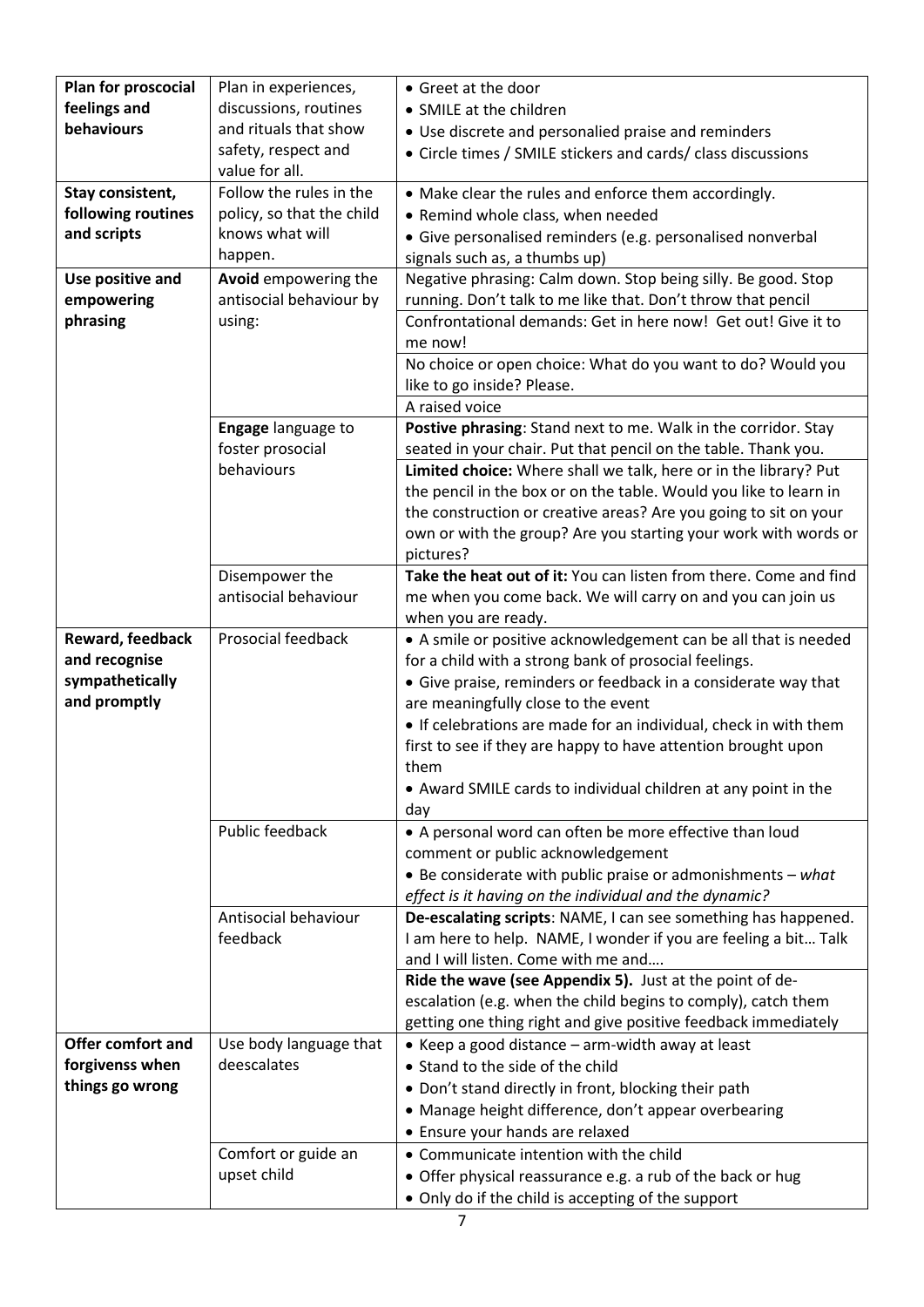|                     | Positive handling       | • Avoid physical intervention (see policy)                        |  |
|---------------------|-------------------------|-------------------------------------------------------------------|--|
|                     |                         | • Don't hold children by the wrist                                |  |
|                     |                         | • Never seclude in a closed space alone                           |  |
| Keep a positive     | Once a situation has    | • Keep any reassurances you have made on actions you will take    |  |
| mindset,            | happened, learn from it | to support subsequently. For example, I will come back in 5       |  |
| expressing verbally | and move on.            | minutes and see how your building is going.                       |  |
| and non-verbally,   |                         | • Feedback on the behaviours, not the child ('Well done for       |  |
| that things will    |                         | remembering the full stop' rather than 'Good girl'; Good choice   |  |
| improve             |                         | of materials to build your rocket', rather than 'Clever boy'), so |  |
|                     |                         | that success isn't understood to be innate, but something to      |  |
|                     |                         | keep working on.                                                  |  |
|                     |                         |                                                                   |  |

# <span id="page-7-0"></span>**B. Consequences for Antisocial Behaviours**

**Antisocial behaviours, beyond minor instances, must be logged on ABC charts by the adult involved or witnessing. Minor instances would be those requiring only a discrete warnings (see table below).**

Rules and routines must be consistently upheld. Consequences for not doing so must be confidently applied, without loud fuss that can unintentionally exacerbate antisocial feelings and thus behaviours. That said, everyone is an individual: you can treat people equitably but not always in exactly the same way (see image on page 3). Antisocial behaviours need to to be understood and refocussed.

Consequences should be relevant to the incident; they should reinforce prosocial behaviours and address antisocial behaviours.

These incidents listed in the table below are presumed to occur within one session (up to lunch, lunch, lunch to end of day). After each session, a fresh start should be made, unless the behaviour is dangerous or lead to seclusion. For each stage, adults should employ the positive approaches outlined in previous sections. Escalation will come if the same behaviours are repeated within a short time of the previous occurrence.

# **Ultimately, through understanding the signals, the best way to counter antisocial behaviours is to preempt them – if you can predict a poor outcome, why let it happen?**

| <b>Severity</b>           | When this<br>happens | For example,                  | this happens:                                                                                                                                                                                                                                                        | <b>Further Action</b> |
|---------------------------|----------------------|-------------------------------|----------------------------------------------------------------------------------------------------------------------------------------------------------------------------------------------------------------------------------------------------------------------|-----------------------|
| Difficult $-$<br>minor in | First<br>disruption  | Calling out,<br>chatting, not | Look but make no comment.                                                                                                                                                                                                                                            |                       |
| class                     | Second<br>disruption | getting on with<br>learning   | On the carpet/ during guided<br>work: TA to prompt the child as<br>discretely as possible. Get close<br>to the child and whisper to<br>them.<br>In provision: Adult to speak to<br>the child/children and support<br>them to reengage e.g. by setting<br>a challenge |                       |
|                           | Third<br>disruption  |                               | On the carpet/ guided<br>work: Teacher to tell the child to<br>move so that they are away from<br>other children, but can still see/<br>engage with the learning                                                                                                     |                       |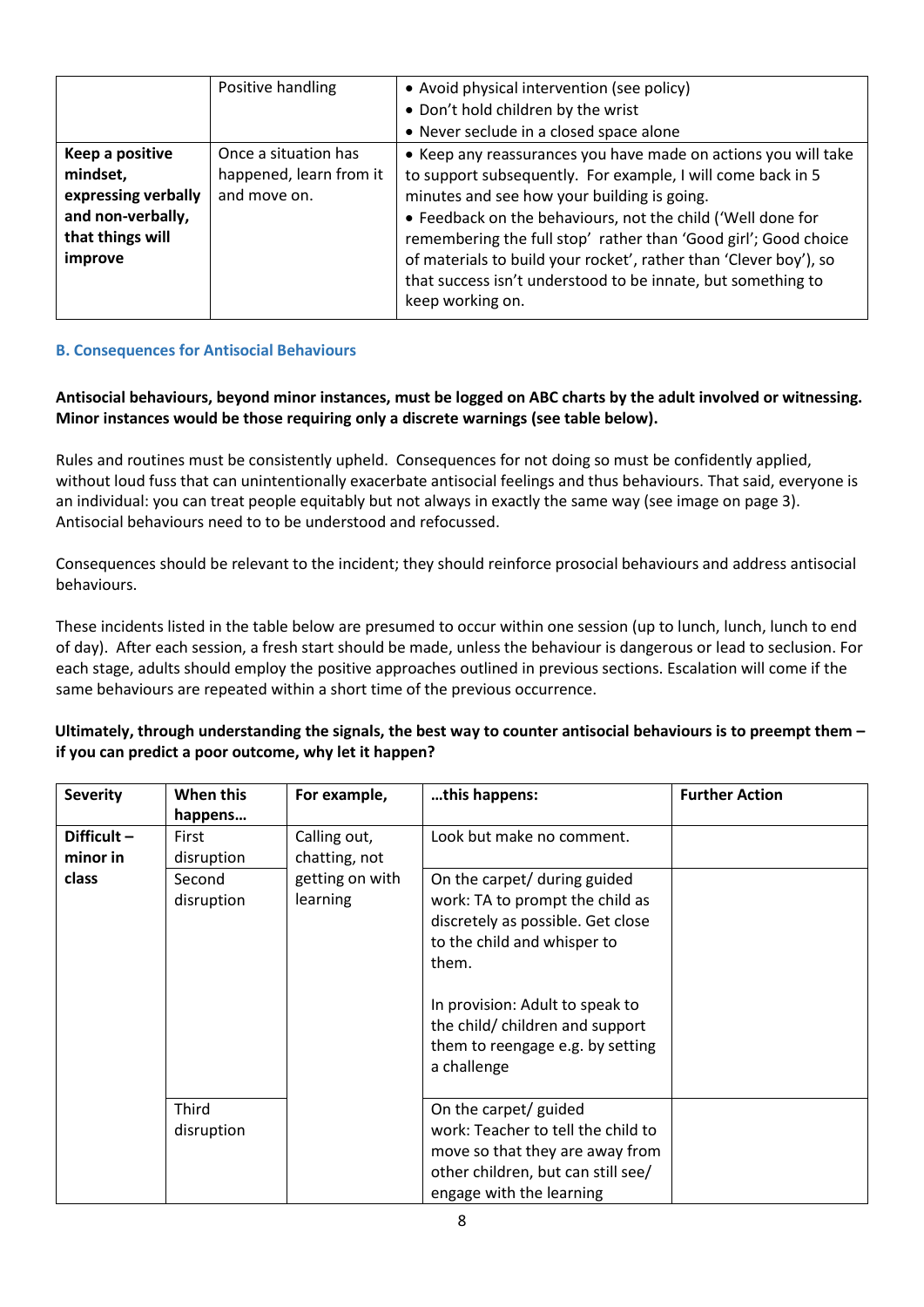|              | Fourth<br>disruption |                             | In provision: Take the child to a<br>learning area of activity and<br>support them to get started,<br>telling them you will check back<br>in 5/10 minutes to see how they<br>are getting on<br>On the carpet/ guided work:<br>Distract the child e.g. ask them to<br>do a job, a preferred activity,<br>provide a whiteboard and pen<br>Child to make up some missed<br>work with the teacher at<br>lunchtime (maximum 10<br>minutes). | ABC log if this has<br>happened more than<br>twice in a week |
|--------------|----------------------|-----------------------------|----------------------------------------------------------------------------------------------------------------------------------------------------------------------------------------------------------------------------------------------------------------------------------------------------------------------------------------------------------------------------------------------------------------------------------------|--------------------------------------------------------------|
| Difficult-   | Risky                | Hurting another             | Child to sit with the teacher for 5                                                                                                                                                                                                                                                                                                                                                                                                    |                                                              |
| more serious | behaviour            | child                       | minutes                                                                                                                                                                                                                                                                                                                                                                                                                                |                                                              |
|              |                      |                             | Discussion about the incident                                                                                                                                                                                                                                                                                                                                                                                                          |                                                              |
|              |                      |                             | Apologise (when ready) before<br>returning to learning.                                                                                                                                                                                                                                                                                                                                                                                |                                                              |
|              |                      | Refusal to<br>complete work | Check the child has appropriate<br>aids e.g. their glasses, familiar<br>phonics mat, appropriate<br>manipulatives                                                                                                                                                                                                                                                                                                                      |                                                              |
|              |                      |                             | Repeat the request-give the child<br>time to respond.                                                                                                                                                                                                                                                                                                                                                                                  |                                                              |
|              |                      |                             | If the child still refuses, give<br>choices "you can do it with Me or<br>Mrs" "You can do it here or<br>over there."                                                                                                                                                                                                                                                                                                                   |                                                              |
|              |                      |                             | If the child still refuses, they<br>must stay at lunchtime<br>(maximum of 10 minutes) and<br>complete a short piece of work,<br>appropriate to their age.                                                                                                                                                                                                                                                                              |                                                              |
|              |                      | Leaving the                 | Check the child is safe                                                                                                                                                                                                                                                                                                                                                                                                                |                                                              |
|              |                      | classroom                   | Ask the child why they left the<br>room and resolve if possible,<br>taking them back to the<br>classroom                                                                                                                                                                                                                                                                                                                               |                                                              |
|              |                      |                             | If the child wants to be left alone<br>and it is safe to do so, leave them<br>checking back every few minutes<br>(not engaging in conversation)                                                                                                                                                                                                                                                                                        |                                                              |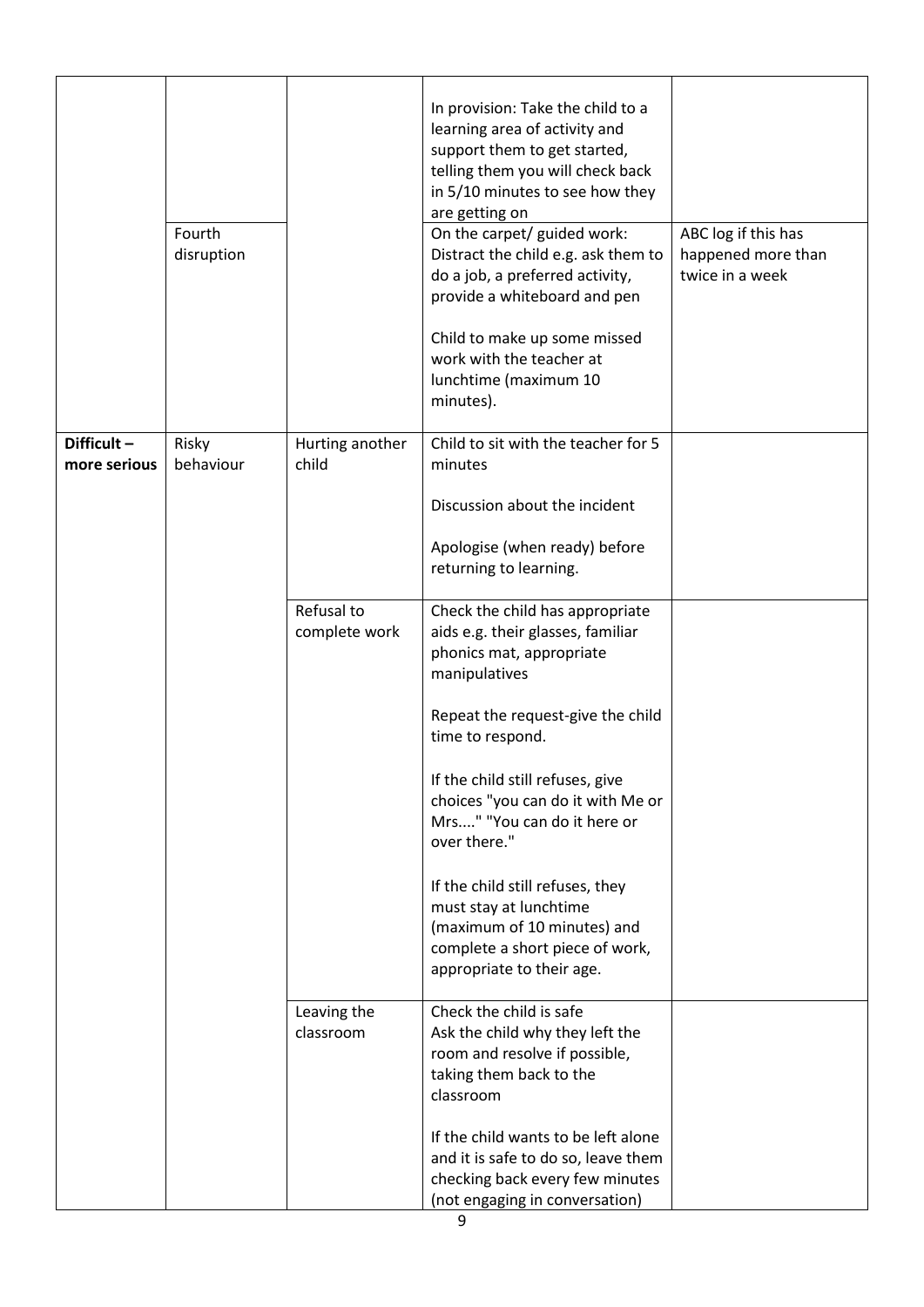|                        |                       | Shouting at an<br>adult                         | Use emotion coaching script                                                                                                                                                                                                                                                      |                                                                                      |
|------------------------|-----------------------|-------------------------------------------------|----------------------------------------------------------------------------------------------------------------------------------------------------------------------------------------------------------------------------------------------------------------------------------|--------------------------------------------------------------------------------------|
|                        |                       | Racist or<br>homophobic<br>language             | Talk to the child to establish their<br>understanding<br>Explain that the language is<br>unacceptable and must not be<br>repeated                                                                                                                                                | Complete a Prejudice<br>Related Incident Log on<br><b>CPOMS</b><br>Inform the parent |
|                        |                       | Spitting                                        | Explain that spitting is not<br>acceptable<br>Support the child to clean up the<br>spit                                                                                                                                                                                          | ABC log if this has<br>happened more than<br>twice in a week                         |
| Difficult -<br>serious | Disregarding<br>rules | Incident where<br>another child is<br>injured   | Child to sit with the teacher for 5<br>minutes<br>Discussion about the incident<br>Apologise (when ready) before<br>returning to learning.                                                                                                                                       | ABC log<br>Inform parents                                                            |
|                        |                       | Swearing                                        | Explain that swearing is not<br>acceptable<br>Child to sit with the teacher for 5<br>minutes<br>Apologise (when ready) if anyone<br>has been offended or upset                                                                                                                   | ABC log if this has<br>happened more than<br>twice in a week<br>Inform parent        |
|                        |                       | Emptying/<br>throwing/<br>damaging<br>resources | Use emotion coaching script<br>Use distraction<br>Remove other children within<br>the year group areas (outside or<br>inside depending on where the<br>incident is taking place) if<br>necessary<br>When the child is calm and<br>ready, support them to do some<br>clearing up. | ABC log<br>Inform parents                                                            |
|                        |                       | Climbing on<br>furniture                        | Explain that you are concerned<br>for the child's safety and that<br>they need to get down.<br>Use emotion coaching strategies<br>If the climbing is dangerous, lift<br>the child down if possible and<br>safe to do so                                                          | ABC log<br>Inform parents                                                            |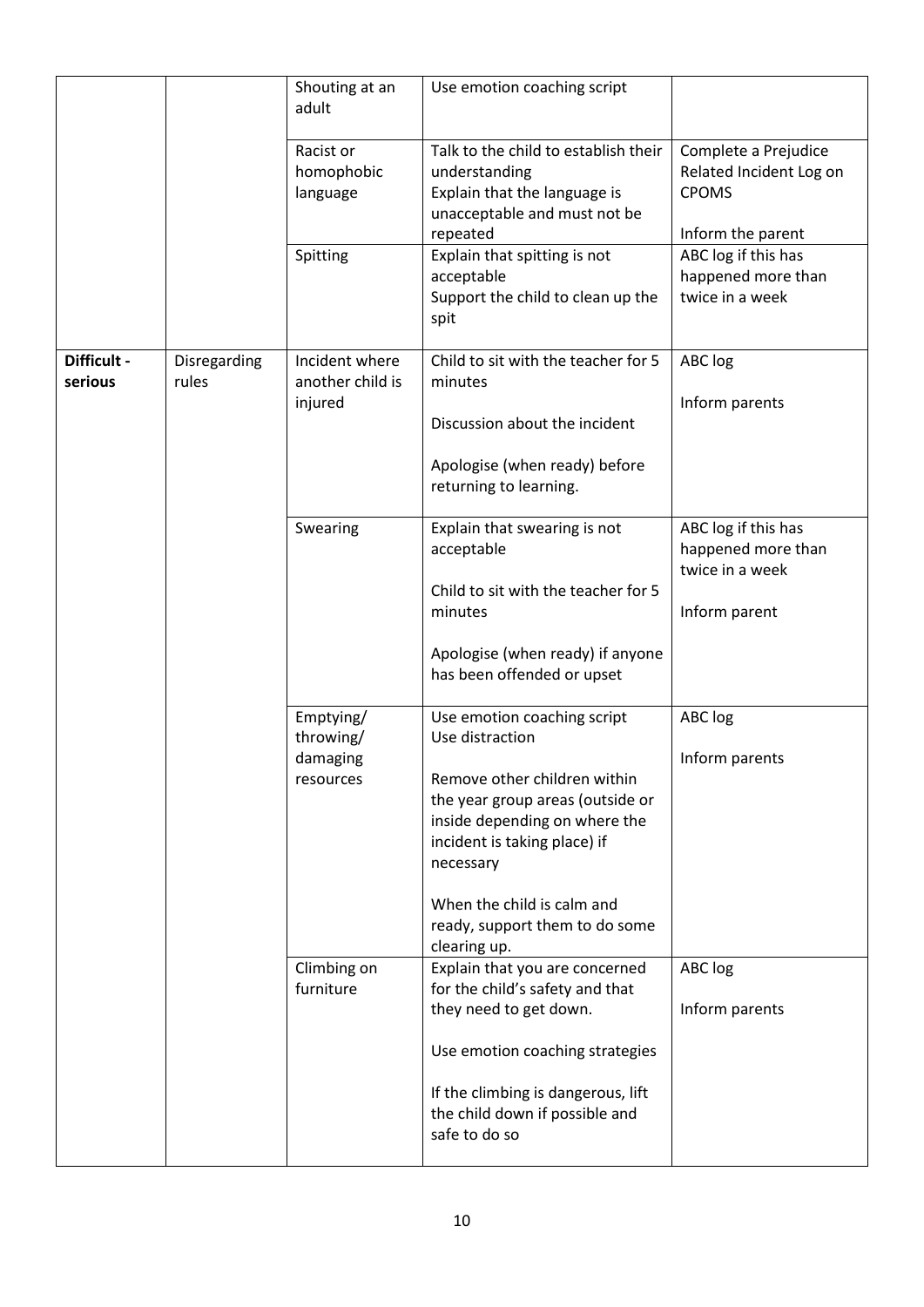| <b>Dangerous</b> | Putting others   | Deliberately     | Separate children if necessary   | ABC log                    |
|------------------|------------------|------------------|----------------------------------|----------------------------|
| behaviour        | and self at risk | injuring a child | and remove victim to safety,     |                            |
|                  | of immediate     |                  | ensure an adult is available to  | Removal by SLT and         |
|                  | or lasting       |                  | offer first aid etc              | seclusion / exclusion      |
|                  | harm,            |                  | Request support from a member    | while analysis takes place |
|                  | physically,      |                  | of SLT                           | and there is a plan to     |
|                  | emotionally or   |                  | Use emotion coaching,            | ensure safe return.        |
|                  | mentally.        |                  | distraction etc to support the   |                            |
|                  |                  |                  | child to calm                    | Parent discussion with     |
|                  |                  |                  |                                  | <b>SLT</b>                 |
|                  |                  | Hurting an adult | Change of adult within the class |                            |
|                  |                  |                  | team – support child and adult   |                            |
|                  |                  |                  |                                  |                            |
|                  |                  |                  | Request support from a member    |                            |
|                  |                  |                  |                                  |                            |
|                  |                  |                  | of SLT                           |                            |
|                  |                  |                  |                                  |                            |
|                  |                  |                  | Use emotion coaching,            |                            |
|                  |                  |                  | distraction etc to support the   |                            |
|                  |                  |                  | child to calm                    |                            |

### <span id="page-10-0"></span>**D. What to do if these approaches appear not to be working for a child**

**Where antisocial behaviour is such that these guidelines are not building prosocial feelings and not decreasing antisocial behaviour, review the subconscious and conscious guidelines and questions (see Appendix 3).** 

**If there is no improvement after this analysis and consistent application over a reasonable length of time (eg daily, for two weeks), then move on to review the Behaviour Flow Chart (see Appendix 6) and seek help from SLT. This may be for further suggested actions or to develop an individual plan for the child.** 

#### **Individual Plans**

Individual analysis and plans will be completed by the class teacher, a member of SLT and class TAs.

Conscious antisocial behaviours will need a Roots and Fruits analysis (see Appendix 2), leading to a **Risk Assessment and Plan (see Appendix 4)** and/or an Assess Plan Do Review.

Alongside or instead of the above actions, subconscious antisocial behaviours will need observations through **Anxiety Mapping (see Appendix 7)** and analysis, leading to a **Predict and Prevent Plan (see Appendix 8).**

#### **Timetable Variation, Seclusion and Exclusion**

In consultation with relevant staff members and parents / carers, the following actions may be taken by the Senior Leadership team:

- **Internal seclusions** beyond the loss of a lunchtime (learning outside of the classroom) will be used, if children need to make up learning lost through antisocial behaviour.
- **Fixed term exclusions** may be necessary if the behaviour of a child is dangerous to themselves or others, to allow time to put systems in place to ensure that they can return to school safely.
- **Temporary timetable variations** (alternative lunch times to peers; reduced hours; alternative working arrangements) may be used to provide the child with support systems that encourage the development of prosocial feelings and behaviours to the point of safe return of freedoms and/or return to the classroom.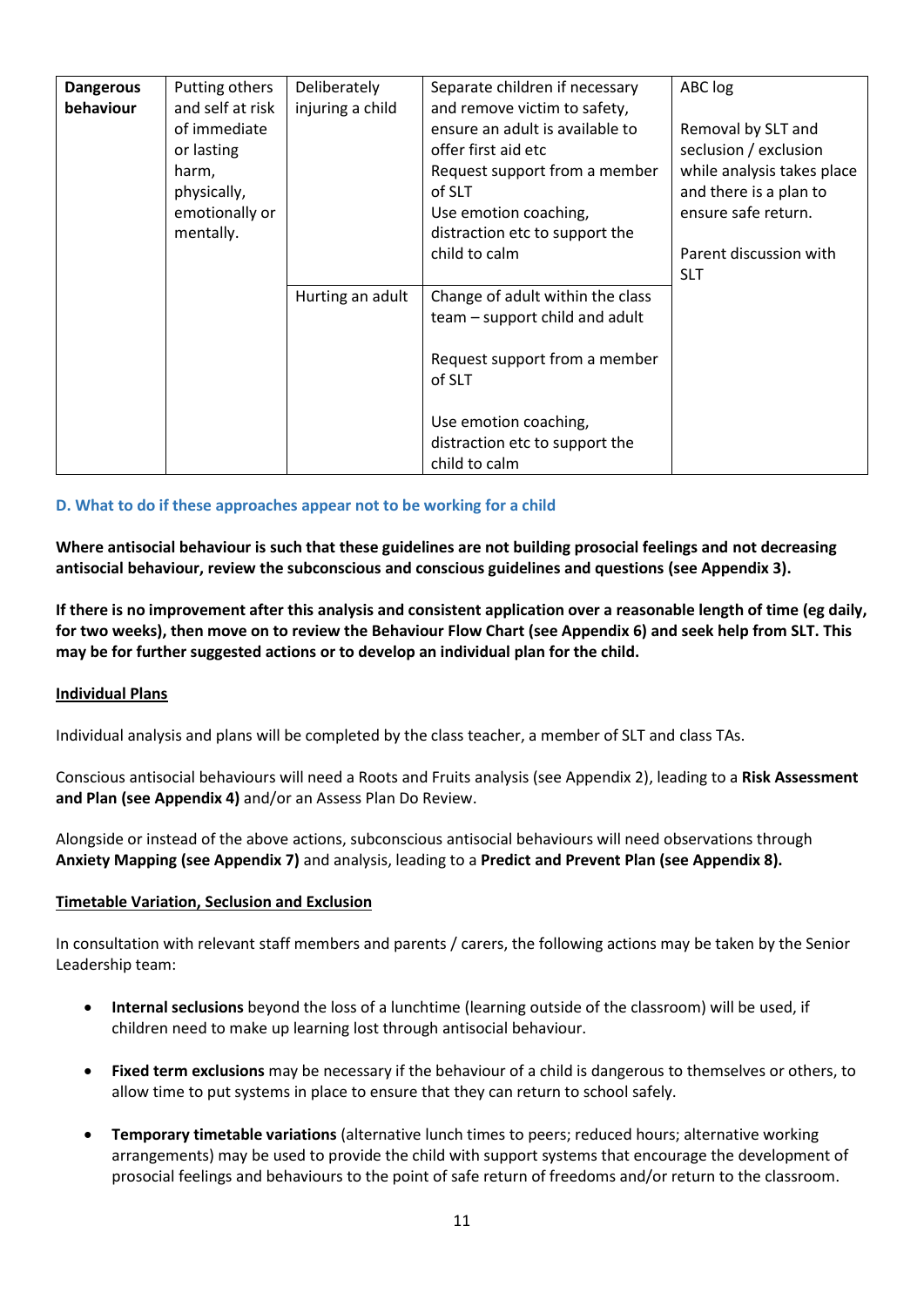• **Alternative provision and permanent exclusions** remain an option when the antisocial behaviour needs of the child are such that they cannot be met by the school, given the resources and expertise available. We know that statistically exclusions can reduce life changes, so this is something that would be done as a last resort; in line with government and local authority guidance and in liaison with parents.

#### <span id="page-11-0"></span>**8. Guidance and Related Policies**

# **Also refer to:**

Attachment and Trauma Aware approaches, Emotion Coaching guidance and Emotional Literacy training. SEND Policy Anti-bullying Policy Safeguarding and Child Protection Policy Positive Handling Policy Intimate Care Policy Government exclusion guidance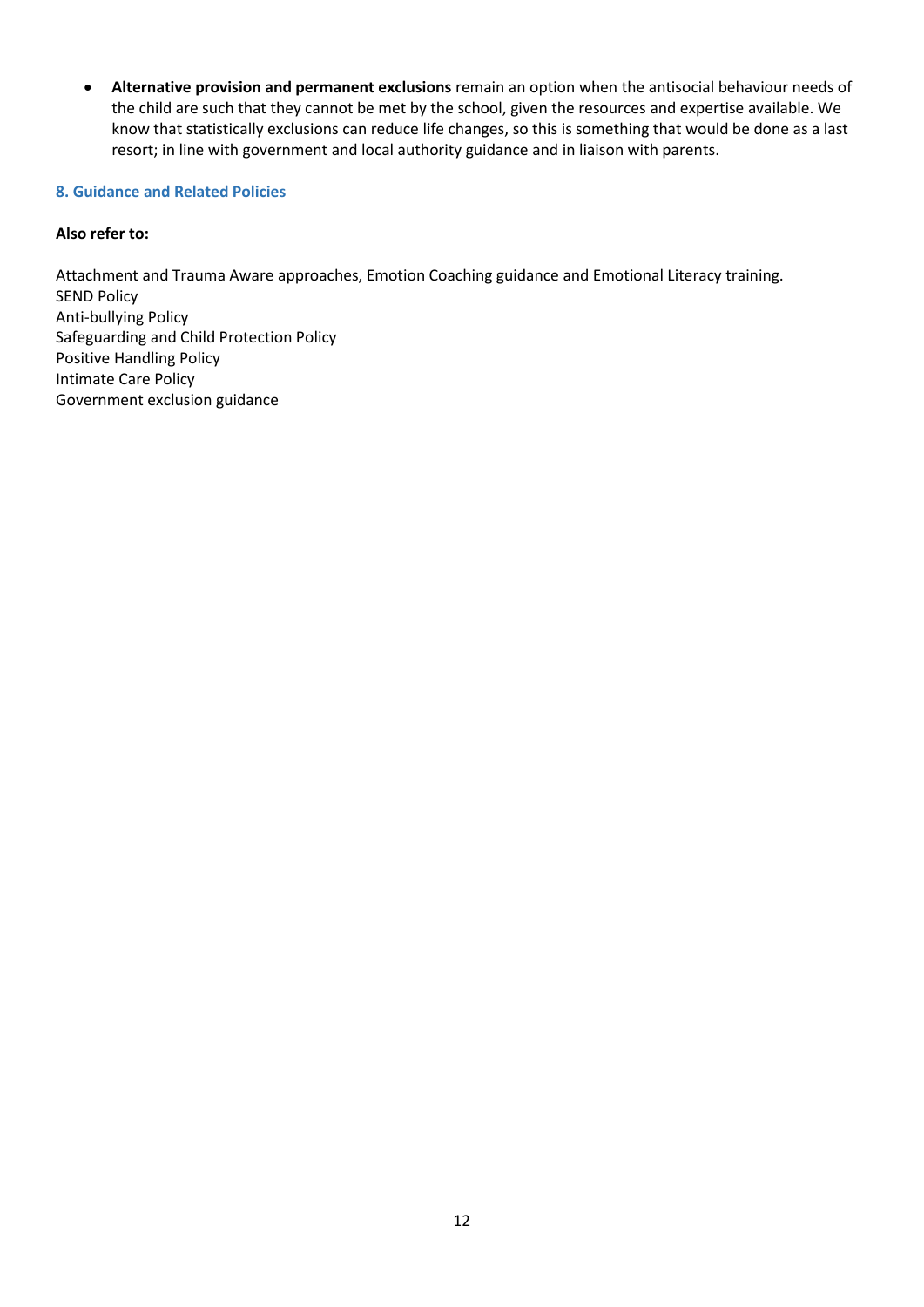# **Appendix 1 - Risk and protective factors that are believed to be associated with mental health outcomes**

(Mental Health and Behaviour in Schools, 2018)

| In the        | <b>Risk Factors</b>                                    | <b>Protective Factors</b>                                |
|---------------|--------------------------------------------------------|----------------------------------------------------------|
| Child         | · Genetic influences                                   | • Secure attachment experience                           |
|               | • Low IQ and learning disabilities                     | • Outgoing temperament as an infant                      |
|               | • Specific development delay or neuro-diversity        | • Good communication skills, sociability                 |
|               | • Communication difficulties                           | • Being a planner and having a belief in control         |
|               | • Difficult temperament                                | • Humour                                                 |
|               | • Physical illness                                     | • A positive attitude                                    |
|               | • Academic failure                                     | • Experiences of success and                             |
|               | • Low self-esteem                                      | achievement                                              |
|               |                                                        | • Faith or spirituality                                  |
|               |                                                        | • Capacity to reflect                                    |
| Family        | • Overt parental conflict including domestic           | • At least one good parent-child relationship (or one    |
|               | violence                                               | supportive adult)                                        |
|               | • Family breakdown (including where children are       | • Affection                                              |
|               | taken into care or adopted)                            | • Clear, consistent discipline                           |
|               | • Inconsistent or unclear discipline                   | • Support for education                                  |
|               | • Hostile and rejecting relationships                  | • Supportive long term relationship or the absence of    |
|               | • Failure to adapt to a child's changing needs         | severe discord                                           |
|               | · Physical, sexual, emotional abuse, or neglect        |                                                          |
|               | • Parental psychiatric illness                         |                                                          |
|               | • Parental criminality, alcoholism or personality      |                                                          |
|               | disorder                                               |                                                          |
|               | • Death and loss - including loss of friendship        |                                                          |
| <b>School</b> | · Bullying including online (cyber)                    | • Clear policies on behaviour and bullying               |
|               | • Discrimination                                       | • Staff behaviour policy (also known as code of conduct) |
|               | • Breakdown in or lack of positive friendships         | • 'Open door' policy for children to raise problems      |
|               | • Deviant peer influences                              | • A whole-school approach to promoting good mental       |
|               | • Peer pressure                                        | health                                                   |
|               | • Peer on peer abuse                                   | • Good pupil to teacher/school staff relationships       |
|               | • Poor pupil to teacher/school staff relationships     | • Positive classroom management                          |
|               |                                                        | • A sense of belonging                                   |
|               |                                                        | • Positive peer influences                               |
|               |                                                        | • Positive friendships                                   |
|               |                                                        | • Effective safeguarding and Child Protection policies.  |
|               |                                                        | • An effective Early Help process                        |
|               |                                                        | • Understand their role in and be part of effective      |
|               |                                                        | multi-agency working                                     |
|               |                                                        | • Appropriate procedures to ensure staff are confident   |
|               |                                                        | to and can raise concerns about policies and processes,  |
|               |                                                        | and know they will be dealt with fairly and effectively  |
| Community     | · Socio-economic disadvantage                          | • Wider supportive network                               |
|               | • Homelessness                                         | · Good housing                                           |
|               | · Disaster, accidents, war or other overwhelming       | • High standard of living                                |
|               | events                                                 | . High morale school with positive                       |
|               | • Discrimination                                       | policies for behaviour, attitudes and anti-bullying      |
|               | • Exploitation, including by criminal gangs and        | • Opportunities for valued social roles                  |
|               | organised crime groups,                                | • Range of sport/leisure activities                      |
|               | trafficking, online abuse, sexual exploitation and the |                                                          |
|               | influences of extremism leading to radicalisation      |                                                          |
|               | • Other significant life events                        |                                                          |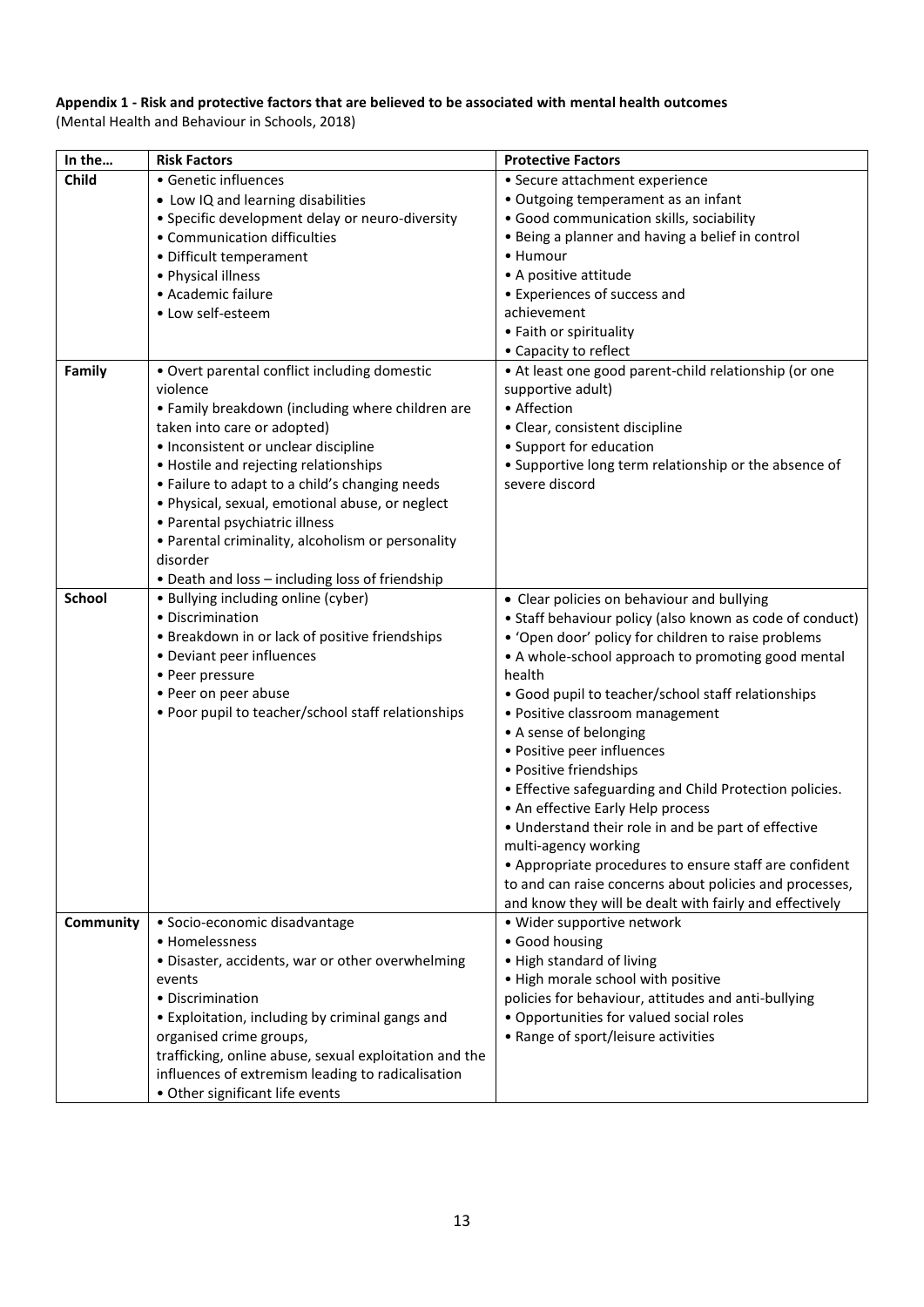#### **Appendix 2 – Roots and Fruits Example**

| Name                    |  |
|-------------------------|--|
|                         |  |
| <b>Supporting Staff</b> |  |
|                         |  |
| Date                    |  |
|                         |  |
| <b>Review Date</b>      |  |
|                         |  |

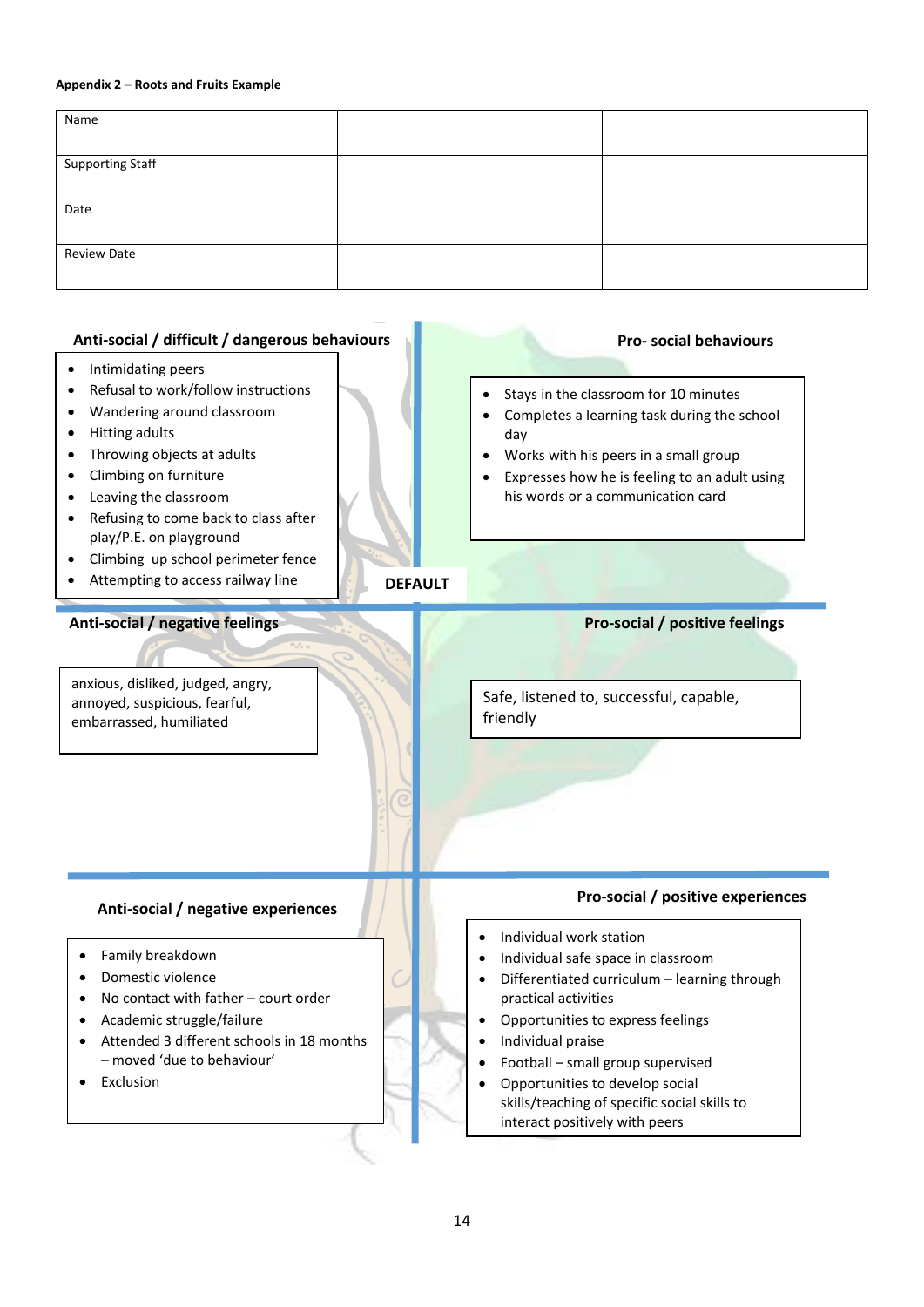# **Appendix 3 - Consciuous and Subconscious Behaviour Analysis Checklists (exemplified)**

#### **Conscious behaviour checklist**

| <b>Question</b>               | Response                                                                                      |  |  |  |
|-------------------------------|-----------------------------------------------------------------------------------------------|--|--|--|
|                               | For example: A child continually disrupts by shouting out in maths.                           |  |  |  |
| What is their desired outcome | They can avoid a difficult task or get one-to-one attention and support, taking it from       |  |  |  |
| from their behaviour? How     | another child if need be.                                                                     |  |  |  |
| does the behaviour serve the  |                                                                                               |  |  |  |
| child?                        |                                                                                               |  |  |  |
| What is their motivation to   | They are making a quick and easy behaviour choice, in the face of feeling challenged,         |  |  |  |
| behave antisocially?          | uncomfortable, embarrassed and / or lonely.                                                   |  |  |  |
| What is the motivation to     | Little, as they don't believe they will succeed in the task. They will feel uncomfortable and |  |  |  |
| behave prosocially?           | under pressure, while others appear to be happily getting on.                                 |  |  |  |
| What are the expected         | They will ideally get sent out. They then can sit idle elsewhere or, at worst, lose a break   |  |  |  |
| consequences or limits to the | time.                                                                                         |  |  |  |
| freedoms given?               |                                                                                               |  |  |  |
| How can I impact the child's  | By ensuring the task is manageable, so they can succeed.                                      |  |  |  |
| beliefs or values?            | Making clear that the task will not be avoided and support will be given in a way that is     |  |  |  |
|                               | equitable.                                                                                    |  |  |  |
| What does the child need to   | Small steps to make the task manageable. Success and confidence that they can achieve.        |  |  |  |
| learn?                        |                                                                                               |  |  |  |
| What can I do to teach them?  | Immediate positive feedback for identifiable prosocial actions, which comply with a clear     |  |  |  |
|                               | request. To draw on resources that might support them, using what they have around them       |  |  |  |
|                               | or asking quietly for help.                                                                   |  |  |  |

# **Subconscious behaviour analysis checklist**

| Question                                                               | Response                                                                                                     |  |  |  |
|------------------------------------------------------------------------|--------------------------------------------------------------------------------------------------------------|--|--|--|
|                                                                        | For example: A child is becoming distressed when transitioning from and to mum.                              |  |  |  |
| Is the behaviour medical?                                              | No                                                                                                           |  |  |  |
| Is the behaviour habitual?                                             | Yes – every start of the day and end of the day                                                              |  |  |  |
| Are they feeling over-                                                 | Yes – overwhelmed by the transition from mum to and from school                                              |  |  |  |
| stimulated or overwhelmed?                                             |                                                                                                              |  |  |  |
| Is there anxiety, fear,                                                | Initial anxiety about the changes between different parts of their life and fear about the                   |  |  |  |
| confusion, anger or                                                    | challenges this can bring. Once antisocial behaviour begins, embarrassment can then cut                      |  |  |  |
| embarrassment?                                                         | in, exacerbating the situation                                                                               |  |  |  |
| What might be causing these                                            | Need for reassurance and the stimulation of a crowded space of drop off and collection.                      |  |  |  |
| emotions?                                                              | Tiredness?                                                                                                   |  |  |  |
| (topic, adult, time, activity,                                         |                                                                                                              |  |  |  |
| peers, transition, noise etc)                                          |                                                                                                              |  |  |  |
| How can we protect the child<br>from these experiences or<br>feelings? | Consider:<br>a breakfast club space<br>a different start time<br>a member of staff to greet and see them out |  |  |  |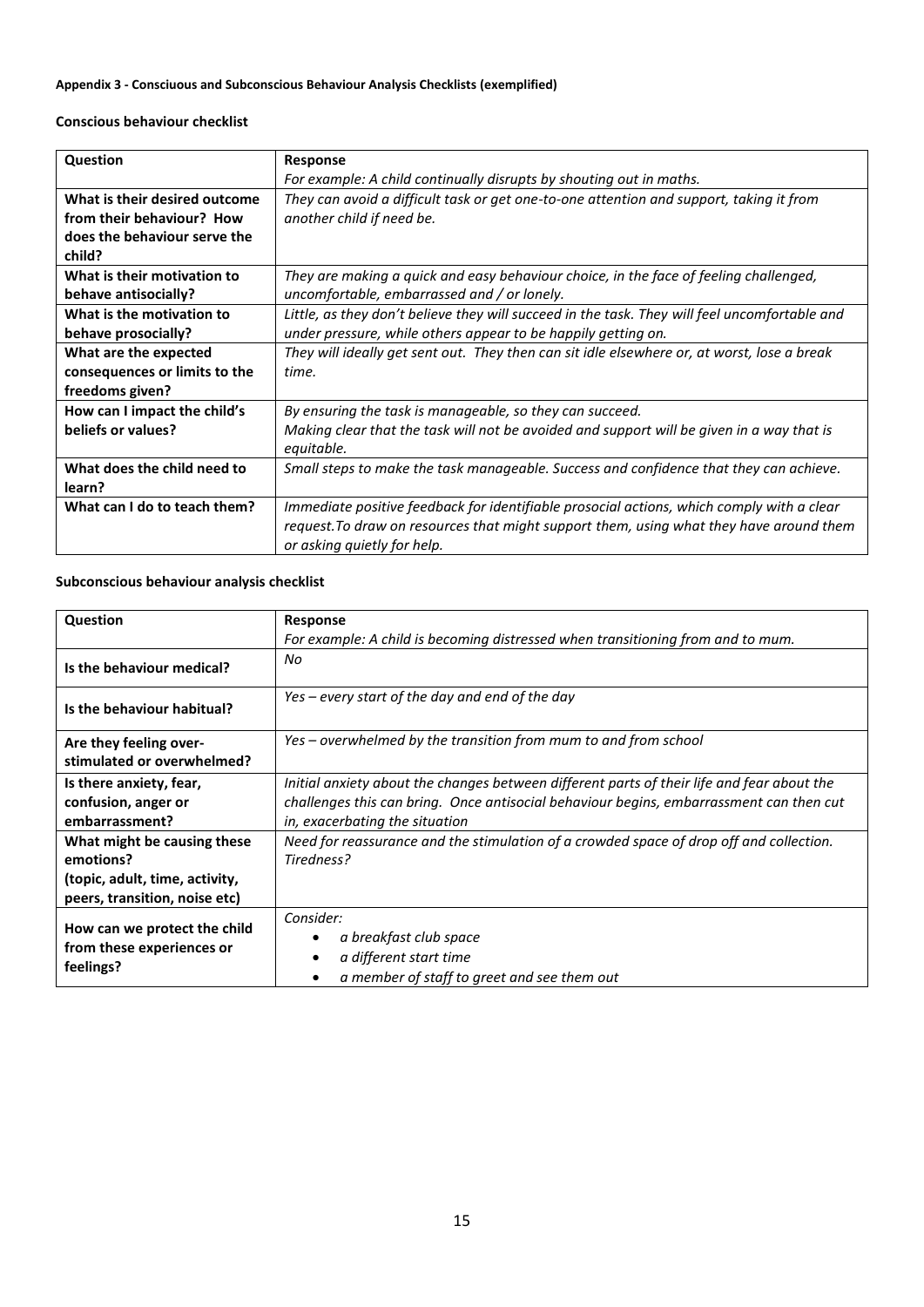#### **Appendix 4 – Risk Assessment and Plan**

#### **Risk Calculator**

| <b>Name</b>                 |                                    |                                          |                                            |                                     |                                                      |
|-----------------------------|------------------------------------|------------------------------------------|--------------------------------------------|-------------------------------------|------------------------------------------------------|
| <b>DOB</b>                  |                                    |                                          |                                            |                                     |                                                      |
| <b>Date of Assessment</b>   |                                    |                                          |                                            |                                     |                                                      |
| Harm / Behaviour            | Opinion<br><b>Evidenced</b><br>O/E | <b>Conscious</b><br>Sub-conscious<br>C/S | <b>Seriousness</b><br>Of Harm A<br>1/2/3/4 | Probability<br>Of Harm B<br>1/2/3/4 | <b>Severity Risk</b><br><b>Score</b><br>$A \times B$ |
| Harm to self                |                                    |                                          |                                            |                                     |                                                      |
| Harm to peers               |                                    |                                          |                                            |                                     |                                                      |
| Harm to staff               |                                    |                                          |                                            |                                     |                                                      |
| Damage to property          |                                    |                                          |                                            |                                     |                                                      |
| <b>Harm from disruption</b> |                                    |                                          |                                            |                                     |                                                      |
| <b>Criminal offence</b>     |                                    |                                          |                                            |                                     |                                                      |
| <b>Harm from absconding</b> |                                    |                                          |                                            |                                     |                                                      |
| Other harm                  |                                    |                                          |                                            |                                     |                                                      |

| <b>Seriousness</b> |                                                                                                                  |  |  |  |
|--------------------|------------------------------------------------------------------------------------------------------------------|--|--|--|
| 1                  | Foreseeable outcome is upset or disruption                                                                       |  |  |  |
| 2                  | Foreseeable outcome is harm requiring first aid, distress or minor damage                                        |  |  |  |
| 3                  | Foreseeable outcome is hospitalisation, significant distress, extensive damage                                   |  |  |  |
| 4                  | Foreseeable outcome is loss of life or permanent disability, emotional trauma requiring counselling or critical  |  |  |  |
|                    | property damage                                                                                                  |  |  |  |
| Probability        |                                                                                                                  |  |  |  |
| 1                  | There is evidence of historical risk, but the behaviour has been dormant for over 12 months and no identified    |  |  |  |
|                    | triggers remain                                                                                                  |  |  |  |
| 2                  | The risk of harm has occurred within the last 12 months, the context has changed to make a reoccurrence unlikely |  |  |  |
| 3.                 | The risk of harm is more likely than not to occur again                                                          |  |  |  |
| 4                  | The risk of harm is persistent and constant                                                                      |  |  |  |

*Risks which score 6 or more (probability x seriousness) should move to a plan with strategies:*

#### **Individual Risk Management Plan**

| Name:                                                                        | DOB: | Date:                        | <b>Review Date</b> |  |  |
|------------------------------------------------------------------------------|------|------------------------------|--------------------|--|--|
| Risk reduction measures and differentiated measures (to respond to triggers) |      |                              |                    |  |  |
| <b>Consequence</b>                                                           |      |                              |                    |  |  |
| What are the protective consequences?                                        |      |                              |                    |  |  |
| The harm is removed by:                                                      |      |                              |                    |  |  |
| What are the educational consequences?                                       |      |                              |                    |  |  |
| Pro social / positive behaviour                                              |      | <b>Strategies to respond</b> |                    |  |  |
|                                                                              |      |                              |                    |  |  |
| <b>Anxiety / DIFFICULT behaviours</b>                                        |      | <b>Strategies to respond</b> |                    |  |  |
|                                                                              |      |                              |                    |  |  |
| Crisis / DANGEROUS behaviours                                                |      | <b>Strategies to respond</b> |                    |  |  |
|                                                                              |      |                              |                    |  |  |
| Post incident recovery and debrief measures                                  |      |                              |                    |  |  |
| Ask restorative questions such as:                                           |      |                              |                    |  |  |
| Use activities such as:                                                      |      |                              |                    |  |  |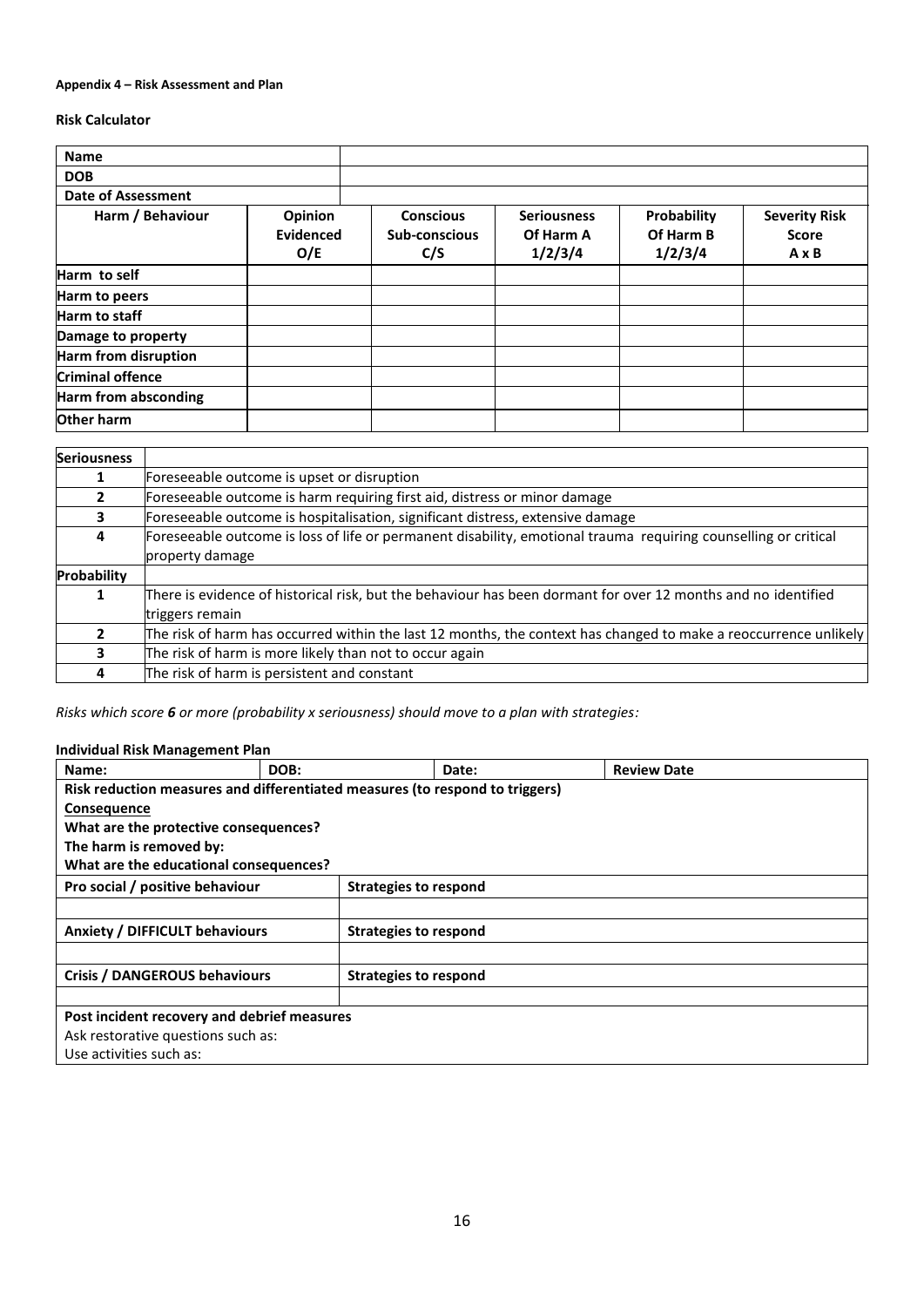#### **Appendix 5 – Ride the Wave**

Disempowerment is like managing the oxygen in the situation.

When disempowerment is used the student will attempt to reclaim the familiar comfortable response they gain from staff. When this is ineffective they will escalate the difficult behaviour to try and reclaim the comfortable familiar response.

If we know the student's internalised limit we can decide if the behaviour will escalate to a difficult or dangerous level. If it will remain difficult, we can allow the student to ride the wave until they change direction to gain a familiar comfortable response for their pro-social behaviour.

At this point we can catch them getting it right and turn up the oxygen.

If the students internalised limit is dangerous behaviour, we must get ahead of the behaviour and use protective consequences to prevent the familiar behaviour, where disempowerment is not an option, as it would escalate to dangerous behaviour with harmful outcomes.

When we turn down the oxygen for disempowering we must turn up the oxygen for others who are role modelling prosocial behaviour.

# Riding the wave

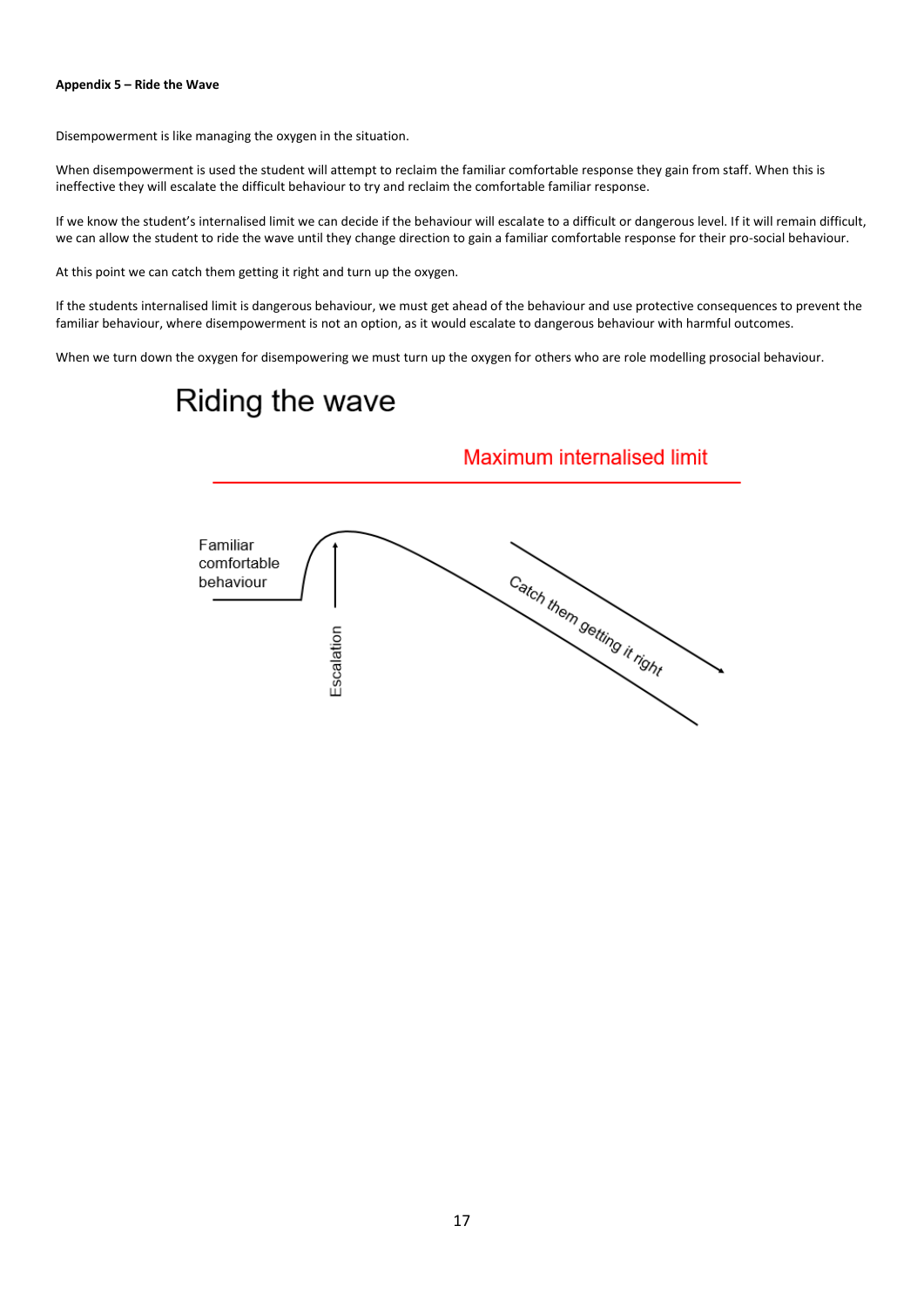

Hertfordshire Steps 2019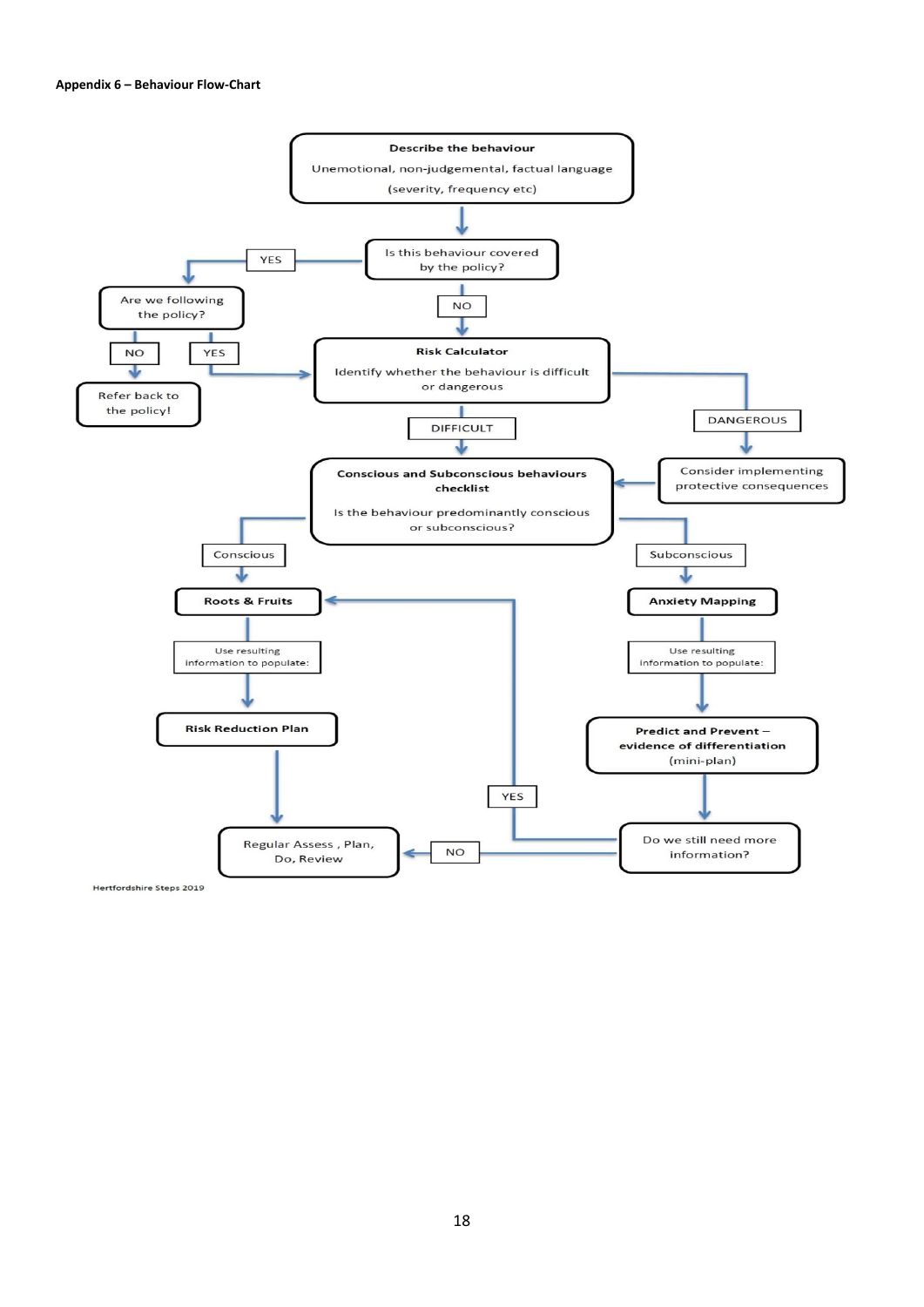



#### **Appendix 8 - Predict and Prevent Chart**

|                | Score        | Staff/Location/Activity/Peer/Time  | <b>Evidence of action</b>                                                               |
|----------------|--------------|------------------------------------|-----------------------------------------------------------------------------------------|
|                |              | <b>Predict it</b>                  | Prevent it                                                                              |
|                | $+2$         | These items overwhelm the pupil    | Planned Differentiation required to reduce anxiety                                      |
|                |              | Arriving late<br>1.                | Meet and greet at reception (10 minute settling activity before entering class<br>1.    |
|                | $+5$         | Starting a task<br>2.              | with Mrs Sullivan e.g Connect 4, top trumps)                                            |
|                |              | Unstructured play / being<br>3.    | Sentence stems, word bank and chunked tasks needed for all topics<br>2.                 |
|                |              | kept in at lunch                   | He will always need access to the outside; this should be differentiated as a<br>3.     |
|                |              | Shouting (loud noises)<br>4.       | consequence but never removed. He needs support at all play times                       |
| Raised Anxiety |              | Reading aloud / lolly sticks<br>5. | This may be sensory, be aware of noises which may cause crisis, support if<br>4.        |
|                |              | (public focus)                     | unplanned or unpredictable, offer re-assurance not criticise                            |
|                |              |                                    | 5.<br>Remove their lolly stick from the pot; never ask them to read aloud. Give them    |
|                |              |                                    | pre-prepared questions to answer and if willing they can contribute                     |
|                | $+2$         | These items run the risk of        | <b>Monitoring needed</b>                                                                |
|                |              | overwhelming the pupil             | More support needed to start task and regular check ins. Celebrate small<br>1.          |
|                |              | Literacy<br>1.                     | achievement's e.g. Capital letters, underlining headings, completing minimum            |
|                |              |                                    | work to celebrate success. Allow take up time if off task                               |
|                | $\mathbf{0}$ |                                    |                                                                                         |
|                | $-2$         | These areas run the risk of        | <b>Monitoring needed</b>                                                                |
|                |              | developing an over reliant         | Ensure there are opportunities when staff withdraw for 5 minutes to give them<br>1.     |
|                |              | Structured play<br>1.              | independence and then reengage and give verbal feedback at the end of lunch -           |
|                |              | 2.<br>Praise, non-public           | not publicly                                                                            |
|                |              |                                    | Feedback is needed but never publicly. Tell them the behaviour you observed<br>2.       |
| dependency     |              |                                    | and how it made you feel                                                                |
|                | $-2$         | These areas have developed an      | Differentiation needed to reduce this over reliance                                     |
|                |              | over reliance                      | He relies on having carpet time and uses this time as a self-regulator. He should<br>1. |
| Increased      | -5           | Carpet time<br>1.                  | never be removed from the carpet as a punishment. He should have his carpet             |
|                |              |                                    | spot moved at times to ensure he does not get dependent on a fixed location             |
|                |              |                                    |                                                                                         |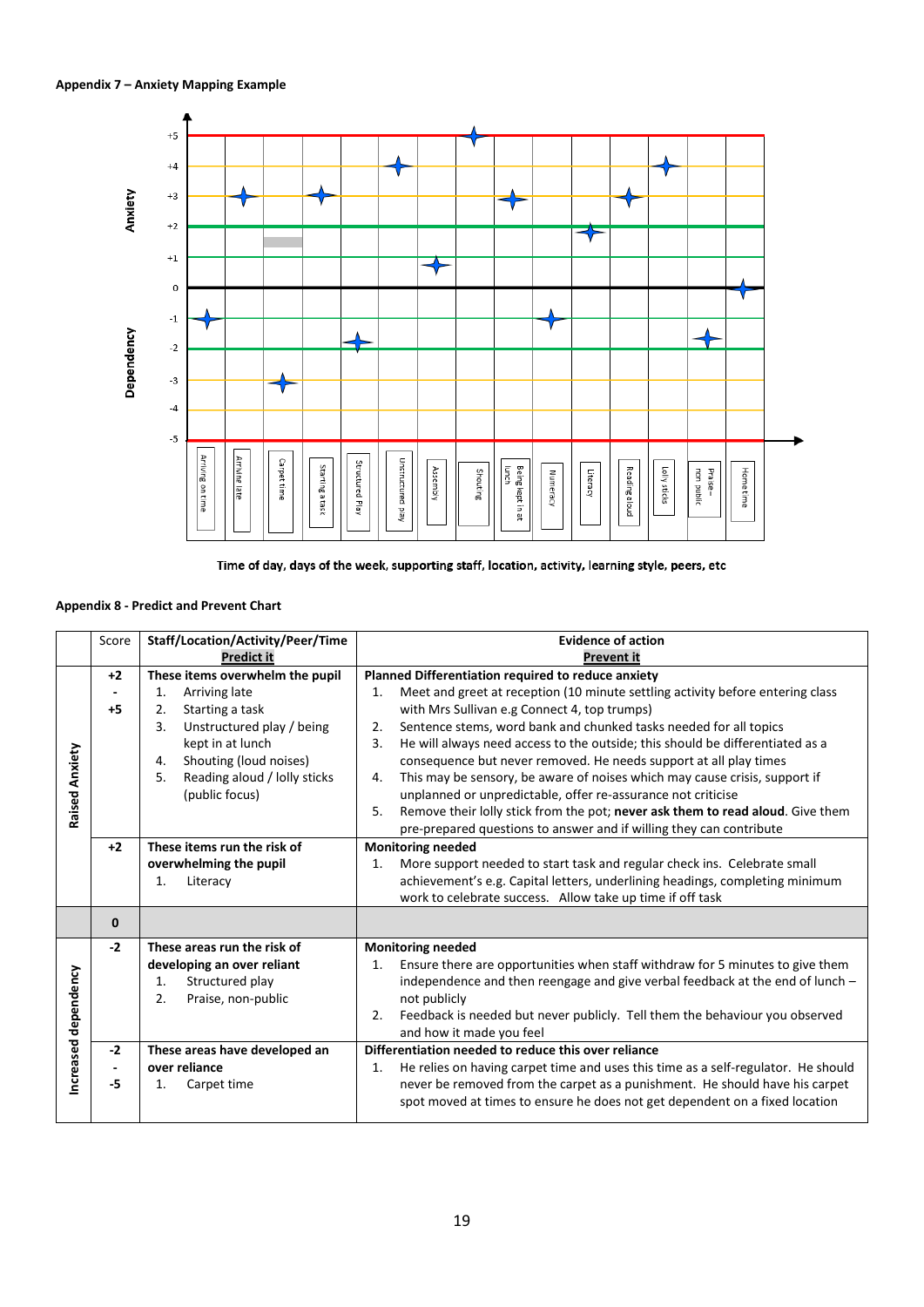# **Emotion Coaching Scripts – What would you do?**

# **Step 1: Recognise your own and the other person's feelings and empathise with them**

What are the feeling(s) you might experience in this (or a similar) situation? What are the feelings the other person is experiencing?

| <b>Emotion Vocabulary</b> |                |             |                |                 |  |
|---------------------------|----------------|-------------|----------------|-----------------|--|
| <b>ANGER</b>              | <b>SADNESS</b> |             | <b>DISGUST</b> | <b>SURPRISE</b> |  |
| Frustrated                | Lonely         | Worried     | Disappointed   | Confused        |  |
| Mad                       | Hurt           | Insecure    | <b>Bitter</b>  | Overwhelmed     |  |
| Annoyed                   | Guilty         | Embarrassed | Resentful      | Startled        |  |
| Offended                  | Uninterested   | Rejected    | Shameful       | Shocked         |  |
| Threatened                | Inadequate     | Vulnerable  | Averse         | Amazed          |  |

### **Step 2: Label the feelings and validate them**

| Labelling: |                                                                                                                                                                                                         |           | <b>Possible sentence starters</b>                    |
|------------|---------------------------------------------------------------------------------------------------------------------------------------------------------------------------------------------------------|-----------|------------------------------------------------------|
|            | Use words to reflect back the                                                                                                                                                                           |           | I wonder if you feel                                 |
|            | person's emotions                                                                                                                                                                                       |           | It seems that you are                                |
|            |                                                                                                                                                                                                         |           | That sounds as though it was                         |
|            |                                                                                                                                                                                                         |           | That must have been scary                            |
|            | <b>Validating with Empathy:</b>                                                                                                                                                                         |           | I wonder if you are feeling nervous                  |
|            | Empathise with the emotion by                                                                                                                                                                           |           |                                                      |
|            | paying attention to what you are                                                                                                                                                                        |           | I'm sorry that happened to you, that must feel       |
|            | feeling and trying to see things from                                                                                                                                                                   | ٠         | How hurtful, for you                                 |
|            | the perspective of the other person<br>Look for physical as well as verbal<br>$\bullet$<br>signs of the emotion being felt<br>Affirm<br>Allow time to calm down. Watch for<br>physical signs of calming | $\bullet$ | That sounds (or feels) like it is a big feeling.     |
|            |                                                                                                                                                                                                         |           | I would feel  if that happened to me.                |
|            |                                                                                                                                                                                                         |           | It's normal to feel  about                           |
|            |                                                                                                                                                                                                         |           | It's OK to feel angry about  when  happens to you    |
|            |                                                                                                                                                                                                         | ٠         | No wonder you were, I imagine you were looking       |
|            |                                                                                                                                                                                                         |           | forward to                                           |
|            |                                                                                                                                                                                                         |           | I can see you feel  when that happens/when I do(say) |

Once the child or young person is calm

# **Step 3: Limit Setting (if needed)**

Give guidance and positively explain boundaries by outlining what is acceptable behaviour.

- Examples of types of positive limit setting:
- I understand that you might have not felt listened to, we need to stay safe in the classroom, we use kind hands.
- Remember we try to use words to tell people when something is not right for us
- When you told Amber to go away, it made it difficult for everyone to keep playing, everyone likes to play in a group.
- In school, we have guidelines to follow that keep us all safe.
- When it is raining we need to wear our jackets to play outside